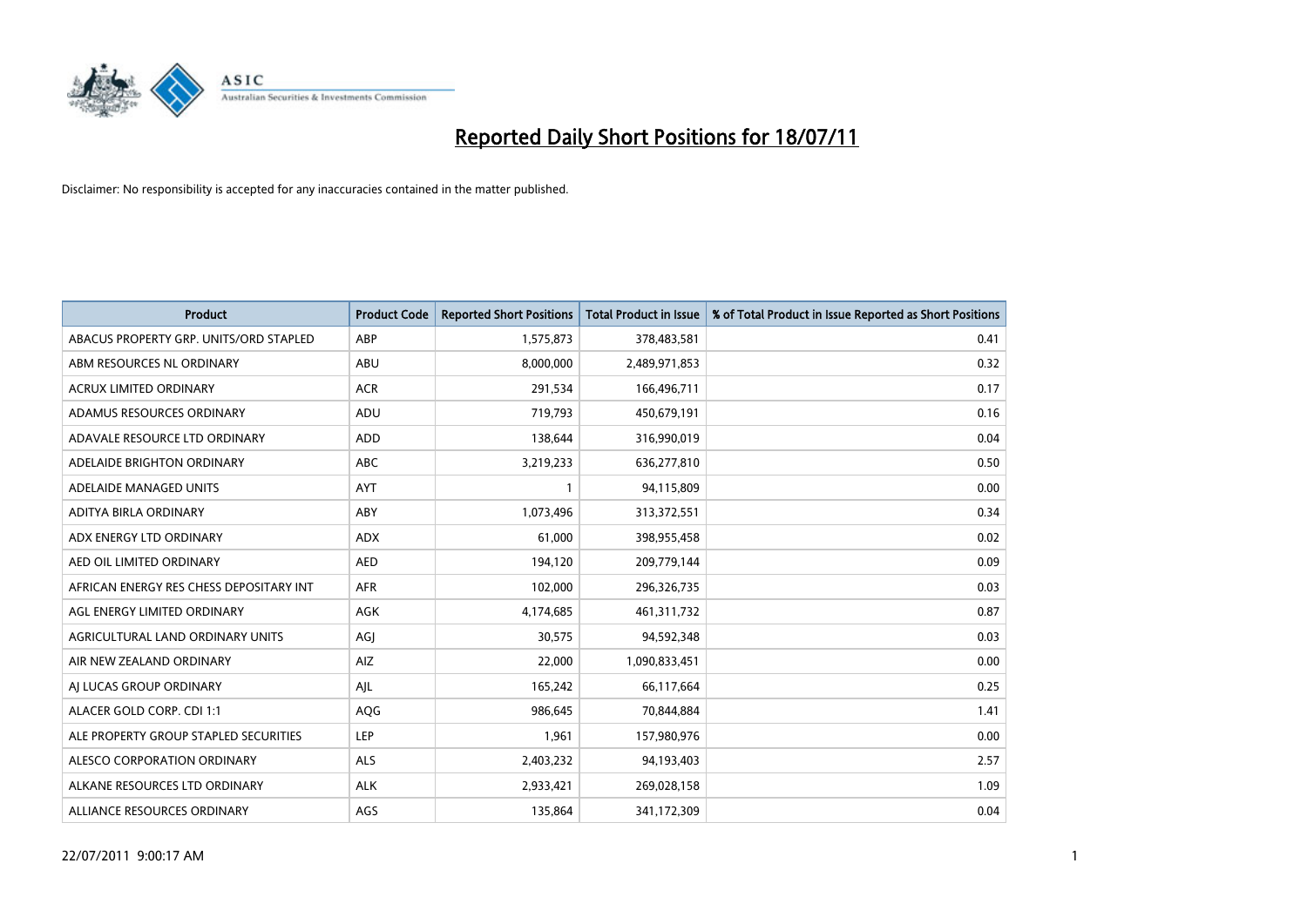

| <b>Product</b>                          | <b>Product Code</b> | <b>Reported Short Positions</b> | <b>Total Product in Issue</b> | % of Total Product in Issue Reported as Short Positions |
|-----------------------------------------|---------------------|---------------------------------|-------------------------------|---------------------------------------------------------|
| ALTONA MINING LTD ORDINARY              | <b>AOH</b>          | 500,001                         | 518,687,704                   | 0.10                                                    |
| ALUMINA LIMITED ORDINARY                | <b>AWC</b>          | 24,432,784                      | 2,440,196,187                 | 0.99                                                    |
| AMADEUS ENERGY ORDINARY                 | AMU                 | 754,597                         | 293,123,471                   | 0.26                                                    |
| AMALGAMATED HOLDINGS ORDINARY           | AHD                 | 17,203                          | 157,471,848                   | 0.01                                                    |
| AMCOR LIMITED ORDINARY                  | AMC                 | 9,223,519                       | 1,227,469,819                 | 0.74                                                    |
| AMP LIMITED ORDINARY                    | AMP                 | 13,598,345                      | 2,811,693,913                 | 0.47                                                    |
| AMPELLA MINING ORDINARY                 | <b>AMX</b>          | 782,665                         | 204,885,108                   | 0.39                                                    |
| ANSELL LIMITED ORDINARY                 | <b>ANN</b>          | 3,691,663                       | 133,011,550                   | 2.76                                                    |
| ANTARES ENERGY LTD ORDINARY             | AZZ                 | 101,632                         | 273,000,000                   | 0.04                                                    |
| ANZ BANKING GRP LTD ORDINARY            | ANZ                 | 12,560,044                      | 2,628,863,651                 | 0.45                                                    |
| ANZ BANKING GRP LTD PREF SHARE          | ANZPA               | 6,000                           | 19,687,224                    | 0.03                                                    |
| APA GROUP STAPLED SECURITIES            | <b>APA</b>          | 10,057,220                      | 634,116,029                   | 1.59                                                    |
| APEX MINERALS NL ORDINARY               | <b>AXM</b>          | 885,146                         | 5,550,243,713                 | 0.02                                                    |
| APN EUROPEAN RETAIL UNITS STAPLED SEC.  | AEZ                 | 11,832                          | 544,910,660                   | 0.00                                                    |
| APN NEWS & MEDIA ORDINARY               | <b>APN</b>          | 22,423,792                      | 618,568,292                   | 3.61                                                    |
| AQUARIUS PLATINUM. ORDINARY             | <b>AOP</b>          | 1,650,789                       | 470,167,206                   | 0.34                                                    |
| AQUILA RESOURCES ORDINARY               | <b>AQA</b>          | 4,548,505                       | 374,368,499                   | 1.24                                                    |
| ARAFURA RESOURCE LTD ORDINARY           | ARU                 | 6,011,955                       | 367,980,342                   | 1.63                                                    |
| ARB CORPORATION ORDINARY                | <b>ARP</b>          | 6,075                           | 72,481,302                    | 0.00                                                    |
| ARDENT LEISURE GROUP STAPLED SECURITIES | AAD                 | 681,097                         | 318,147,978                   | 0.20                                                    |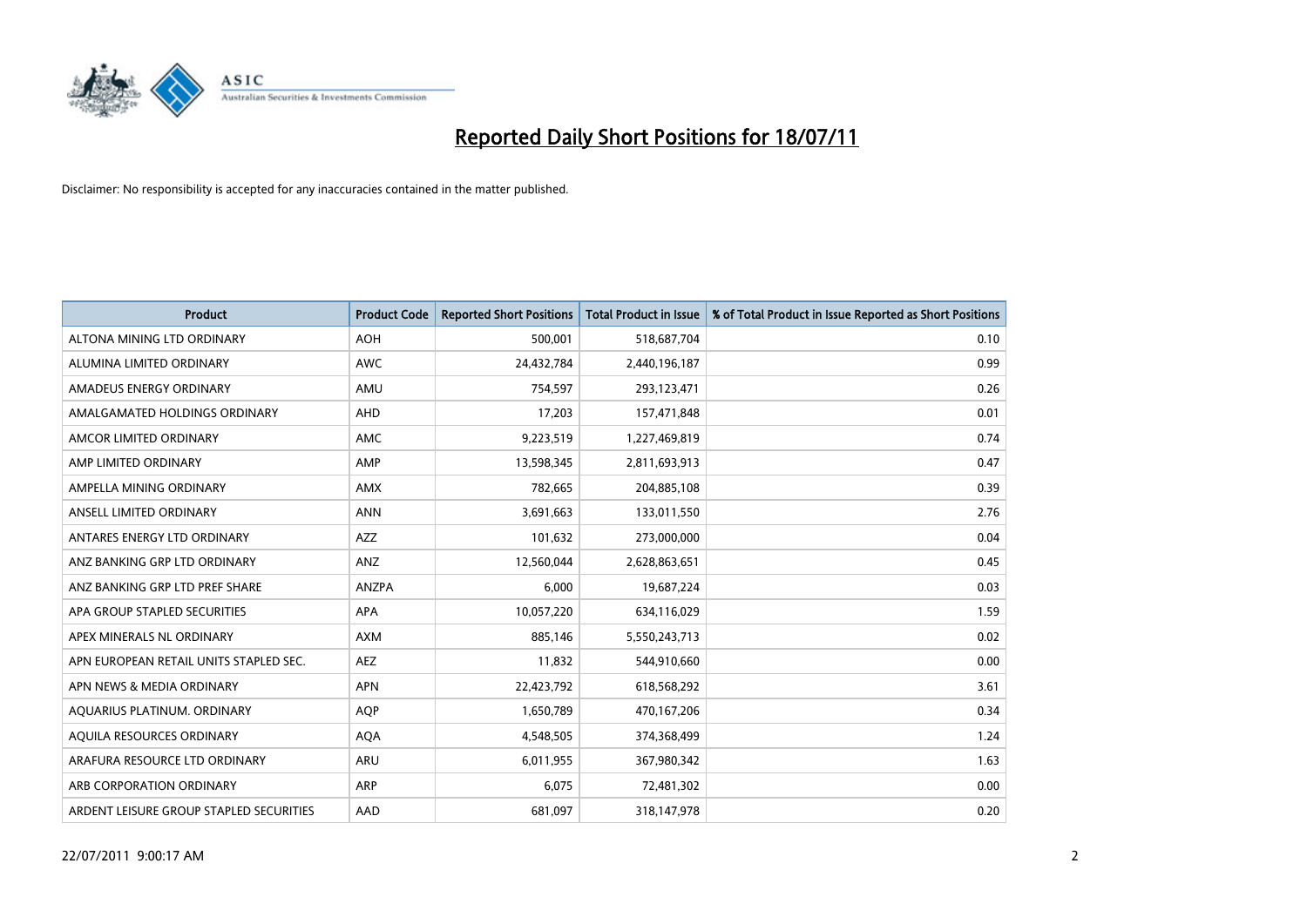

| <b>Product</b>                          | <b>Product Code</b> | <b>Reported Short Positions</b> | <b>Total Product in Issue</b> | % of Total Product in Issue Reported as Short Positions |
|-----------------------------------------|---------------------|---------------------------------|-------------------------------|---------------------------------------------------------|
| ARISTOCRAT LEISURE ORDINARY             | ALL                 | 29,609,413                      | 536,480,307                   | 5.52                                                    |
| ASCIANO LIMITED ORDINARY                | <b>AIO</b>          | 33,038,948                      | 2,926,103,883                 | 1.12                                                    |
| ASG GROUP LIMITED ORDINARY              | ASZ                 | 103,731                         | 169,117,796                   | 0.06                                                    |
| ASPEN GROUP ORD/UNITS STAPLED           | <b>APZ</b>          | 1,096,676                       | 579,826,041                   | 0.19                                                    |
| ASPIRE MINING LTD ORDINARY              | AKM                 | 334,825                         | 539,971,483                   | 0.06                                                    |
| <b>ASTON RES LTD ORDINARY</b>           | <b>AZT</b>          | 750,139                         | 204,527,604                   | 0.37                                                    |
| ASTRO JAP PROP GROUP STAPLED SECURITIES | AJA                 | 29,818                          | 58,445,002                    | 0.05                                                    |
| ASX LIMITED ORDINARY                    | ASX                 | 1,717,812                       | 175,136,729                   | 0.97                                                    |
| ATLANTIC LIMITED ORDINARY               | ATI                 | 30,575                          | 113,605,216                   | 0.03                                                    |
| ATLAS IRON LIMITED ORDINARY             | <b>AGO</b>          | 6,366,654                       | 825,891,142                   | 0.76                                                    |
| AUGUR RESOURCES LTD ORDINARY            | <b>AUK</b>          | 200,557                         | 177,188,048                   | 0.11                                                    |
| <b>AURORA OIL &amp; GAS ORDINARY</b>    | <b>AUT</b>          | 4,233,036                       | 409,865,343                   | 1.03                                                    |
| AUSDRILL LIMITED ORDINARY               | ASL                 | 376,288                         | 301,452,517                   | 0.12                                                    |
| AUSENCO LIMITED ORDINARY                | <b>AAX</b>          | 1,479,928                       | 122,987,022                   | 1.21                                                    |
| AUSTAL LIMITED ORDINARY                 | ASB                 | 246,956                         | 188,069,638                   | 0.13                                                    |
| AUSTAR UNITED ORDINARY                  | <b>AUN</b>          | 1,329,281                       | 1,271,505,737                 | 0.10                                                    |
| AUSTBROKERS HOLDINGS ORDINARY           | <b>AUB</b>          | 1,283                           | 54,658,736                    | 0.00                                                    |
| AUSTIN ENGINEERING ORDINARY             | ANG                 | 144.199                         | 71,864,403                    | 0.19                                                    |
| <b>AUSTRALAND ASSETS ASSETS</b>         | <b>AAZPB</b>        | 1,168                           | 2,750,000                     | 0.04                                                    |
| AUSTRALAND PROPERTY STAPLED SECURITY    | <b>ALZ</b>          | 961,714                         | 576,846,597                   | 0.17                                                    |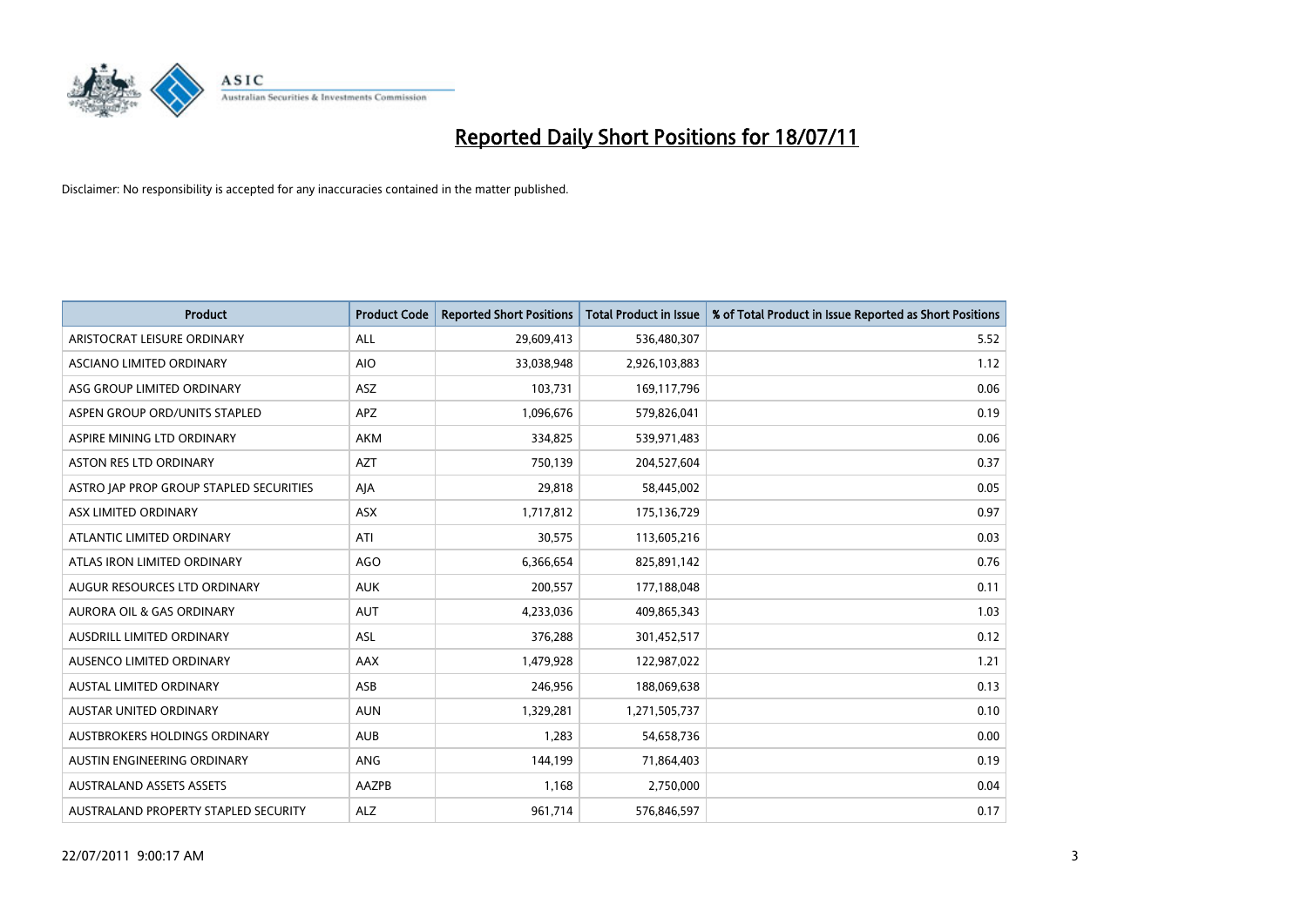

| <b>Product</b>                       | <b>Product Code</b> | <b>Reported Short Positions</b> | <b>Total Product in Issue</b> | % of Total Product in Issue Reported as Short Positions |
|--------------------------------------|---------------------|---------------------------------|-------------------------------|---------------------------------------------------------|
| AUSTRALIAN AGRICULT, ORDINARY        | AAC                 | 1,468,534                       | 311,968,824                   | 0.47                                                    |
| AUSTRALIAN EDUCATION UNITS           | <b>AEU</b>          | 625,000                         | 175,465,397                   | 0.36                                                    |
| AUSTRALIAN INFRASTR, UNITS/ORDINARY  | <b>AIX</b>          | 2,256,268                       | 620,733,944                   | 0.35                                                    |
| AUSTRALIAN MINES LTD ORDINARY        | <b>AUZ</b>          | 1,400,000                       | 576,910,315                   | 0.24                                                    |
| AUSTRALIAN PHARM, ORDINARY           | API                 | 816,305                         | 488,115,883                   | 0.16                                                    |
| AUTOMOTIVE HOLDINGS ORDINARY         | AHE                 | 10,721                          | 260,579,682                   | 0.00                                                    |
| AVEXA LIMITED ORDINARY               | <b>AVX</b>          | 243,657                         | 847,688,779                   | 0.03                                                    |
| AWE LIMITED ORDINARY                 | <b>AWE</b>          | 7,458,571                       | 521,871,941                   | 1.45                                                    |
| AZUMAH RESOURCES ORDINARY            | <b>AZM</b>          | 243,919                         | 281,650,355                   | 0.09                                                    |
| <b>BANDANNA ENERGY ORDINARY</b>      | <b>BND</b>          | 902,106                         | 427,175,482                   | 0.21                                                    |
| BANK OF QUEENSLAND. ORDINARY         | <b>BOQ</b>          | 4,937,886                       | 225,369,547                   | 2.19                                                    |
| <b>BANNERMAN RESOURCES ORDINARY</b>  | <b>BMN</b>          | 935,105                         | 234,435,934                   | 0.40                                                    |
| <b>BASE RES LIMITED ORDINARY</b>     | <b>BSE</b>          | 354,399                         | 165,341,114                   | 0.22                                                    |
| <b>BATHURST RESOURCES ORDINARY</b>   | <b>BTU</b>          | 7,031,392                       | 667,907,997                   | 1.05                                                    |
| <b>BAUXITE RESOURCE LTD ORDINARY</b> | <b>BAU</b>          | 111,797                         | 235,379,896                   | 0.05                                                    |
| BC IRON LIMITED ORDINARY             | <b>BCI</b>          | 185,567                         | 94,381,000                    | 0.20                                                    |
| BEACH ENERGY LIMITED ORDINARY        | <b>BPT</b>          | 4,835,844                       | 1,103,127,711                 | 0.43                                                    |
| BEADELL RESOURCE LTD ORDINARY        | <b>BDR</b>          | 1,303,417                       | 657,906,946                   | 0.19                                                    |
| BENDIGO AND ADELAIDE ORDINARY        | <b>BEN</b>          | 6,899,426                       | 360,301,182                   | 1.88                                                    |
| BERKELEY RESOURCES ORDINARY          | <b>BKY</b>          | 758,148                         | 174,298,273                   | 0.43                                                    |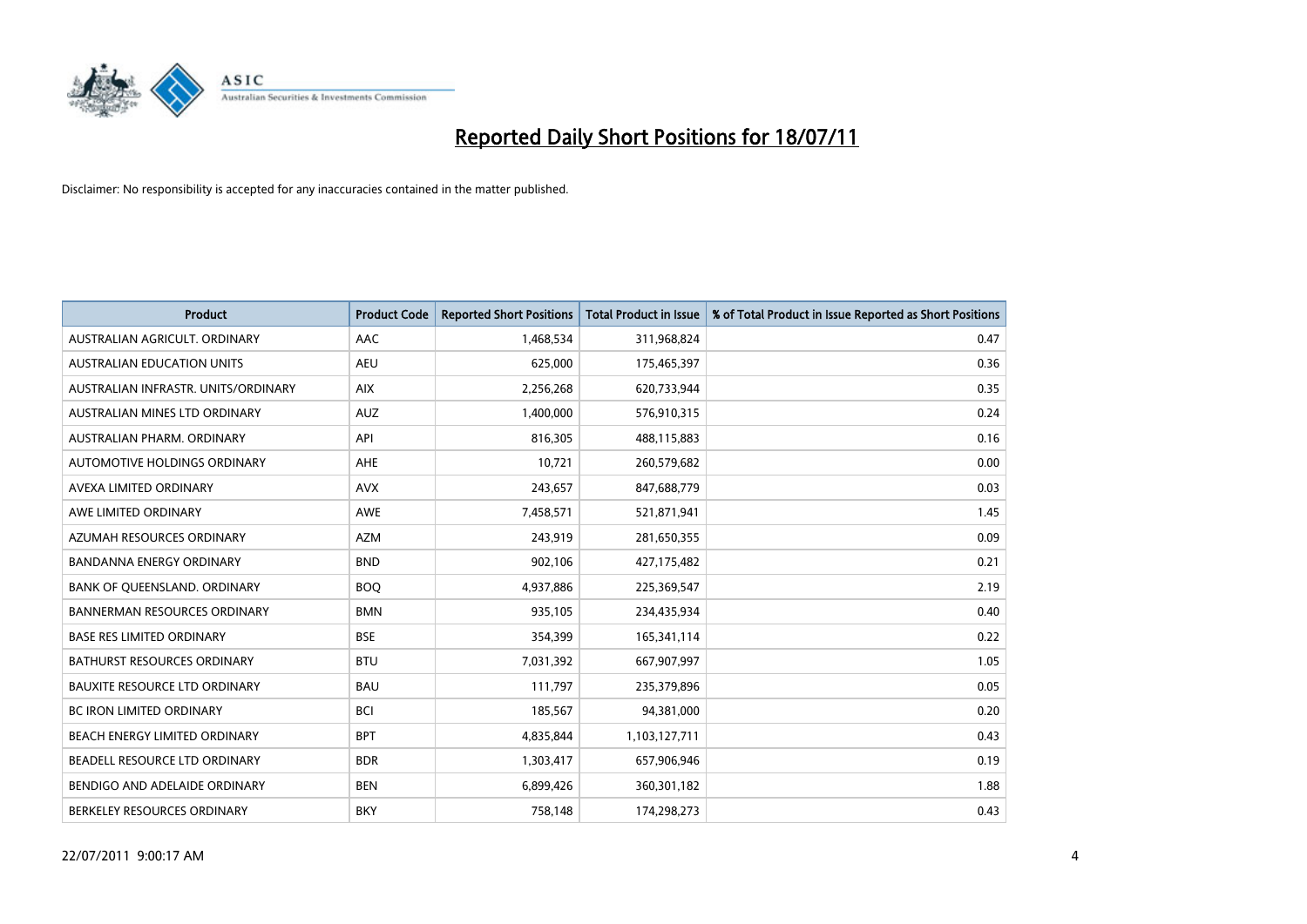

| <b>Product</b>                       | <b>Product Code</b> | <b>Reported Short Positions</b> | <b>Total Product in Issue</b> | % of Total Product in Issue Reported as Short Positions |
|--------------------------------------|---------------------|---------------------------------|-------------------------------|---------------------------------------------------------|
| BETASHARES ASX RES ETF UNITS         | <b>ORE</b>          | 158,220                         | 4,519,432                     | 3.50                                                    |
| <b>BHP BILLITON LIMITED ORDINARY</b> | <b>BHP</b>          | 44,497,323                      | 3,211,496,105                 | 1.37                                                    |
| <b>BILLABONG ORDINARY</b>            | <b>BBG</b>          | 18,281,336                      | 254,037,587                   | 7.18                                                    |
| <b>BIOTA HOLDINGS ORDINARY</b>       | <b>BTA</b>          | 2,139,659                       | 181,417,556                   | 1.18                                                    |
| <b>BISALLOY STEEL ORDINARY</b>       | <b>BIS</b>          | 84,480                          | 216,455,965                   | 0.04                                                    |
| BKI INVESTMENT LTD ORDINARY          | BKI                 | 508                             | 422,863,407                   | 0.00                                                    |
| <b>BLACKMORES LIMITED ORDINARY</b>   | <b>BKL</b>          | 9,800                           | 16,746,703                    | 0.06                                                    |
| <b>BLACKTHORN RESOURCES ORDINARY</b> | <b>BTR</b>          | 35,848                          | 122,918,000                   | 0.03                                                    |
| <b>BLUESCOPE STEEL LTD ORDINARY</b>  | <b>BSL</b>          | 73,980,536                      | 1,842,207,385                 | 3.98                                                    |
| <b>BOART LONGYEAR ORDINARY</b>       | <b>BLY</b>          | 7,522,639                       | 461,163,412                   | 1.61                                                    |
| <b>BOOM LOGISTICS ORDINARY</b>       | <b>BOL</b>          | 475,162                         | 465,011,147                   | 0.10                                                    |
| BORAL LIMITED, ORDINARY              | <b>BLD</b>          | 40,950,873                      | 729,925,990                   | 5.59                                                    |
| BOTSWANA METALS LTD ORDINARY         | <b>BML</b>          | 7,000                           | 143,717,013                   | 0.00                                                    |
| <b>BOW ENERGY LIMITED ORDINARY</b>   | <b>BOW</b>          | 7,880,133                       | 350,517,229                   | 2.22                                                    |
| <b>BRADKEN LIMITED ORDINARY</b>      | <b>BKN</b>          | 1,550,389                       | 161,837,406                   | 0.93                                                    |
| <b>BRAMBLES LIMITED ORDINARY</b>     | <b>BXB</b>          | 18,021,377                      | 1,479,369,972                 | 1.19                                                    |
| BREVILLE GROUP LTD ORDINARY          | <b>BRG</b>          | 2,739                           | 129,995,322                   | 0.00                                                    |
| <b>BRICKWORKS LIMITED ORDINARY</b>   | <b>BKW</b>          | 30,970                          | 147,567,333                   | 0.02                                                    |
| <b>BROCKMAN RESOURCES ORDINARY</b>   | <b>BRM</b>          | 73,523                          | 144,803,151                   | 0.05                                                    |
| BT INVESTMENT MNGMNT ORDINARY        | <b>BTT</b>          | 555,870                         | 160,000,000                   | 0.35                                                    |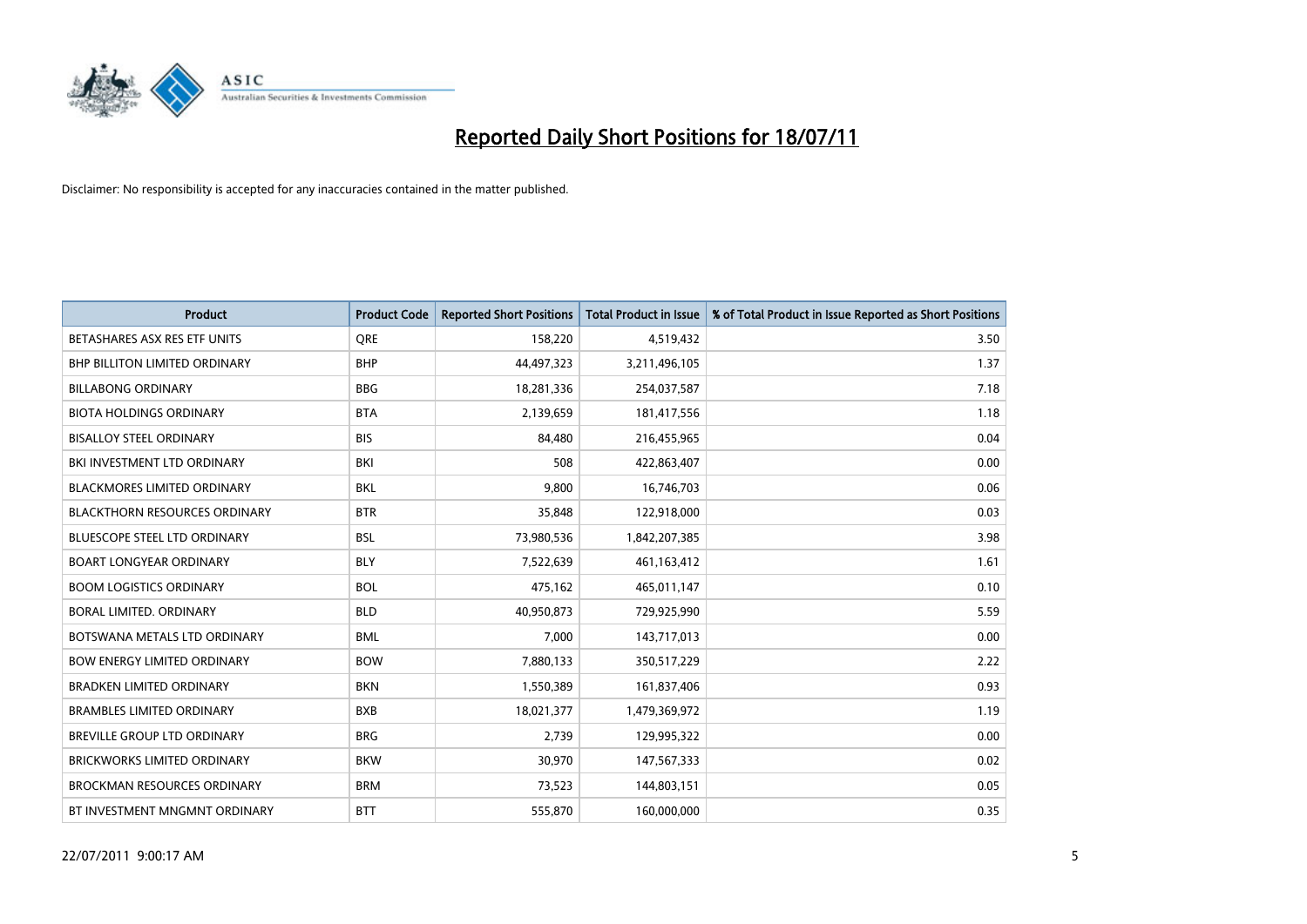

| <b>Product</b>                        | <b>Product Code</b> | <b>Reported Short Positions</b> | <b>Total Product in Issue</b> | % of Total Product in Issue Reported as Short Positions |
|---------------------------------------|---------------------|---------------------------------|-------------------------------|---------------------------------------------------------|
| <b>BURU ENERGY ORDINARY</b>           | <b>BRU</b>          | 5,233,251                       | 182,840,549                   | 2.87                                                    |
| <b>BWP TRUST ORDINARY UNITS</b>       | <b>BWP</b>          | 1,284,645                       | 520,012,793                   | 0.24                                                    |
| <b>CABCHARGE AUSTRALIA ORDINARY</b>   | CAB                 | 960,673                         | 120,437,014                   | 0.77                                                    |
| CALTEX AUSTRALIA ORDINARY             | <b>CTX</b>          | 6,988,060                       | 270,000,000                   | 2.55                                                    |
| <b>CAMPBELL BROTHERS ORDINARY</b>     | <b>CPB</b>          | 156,000                         | 67,503,411                    | 0.24                                                    |
| CAPE LAMBERT RES LTD ORDINARY         | <b>CFE</b>          | 1,457,726                       | 626,299,603                   | 0.24                                                    |
| <b>CARBON ENERGY ORDINARY</b>         | <b>CNX</b>          | 1,802,251                       | 698,517,858                   | 0.25                                                    |
| CARDNO LIMITED ORDINARY               | CDD                 | 103,468                         | 109,443,594                   | 0.09                                                    |
| CARNARVON PETROLEUM ORDINARY          | <b>CVN</b>          | 2,602,832                       | 687,820,634                   | 0.37                                                    |
| CARNEGIE WAVE ENERGY ORDINARY         | <b>CWE</b>          | 83,000                          | 899,087,627                   | 0.01                                                    |
| CARPATHIAN RESOURCES ORDINARY         | <b>CPN</b>          | 75,000                          | 265,533,501                   | 0.03                                                    |
| CARPENTARIA EXP. LTD ORDINARY         | CAP                 | 9,777                           | 98,741,301                    | 0.01                                                    |
| CARSALES.COM LTD ORDINARY             | <b>CRZ</b>          | 10,711,267                      | 233,679,722                   | 4.56                                                    |
| CASH CONVERTERS ORD/DIV ACCESS        | CCV                 | 173,046                         | 379,761,025                   | 0.04                                                    |
| <b>CASPIAN OIL &amp; GAS ORDINARY</b> | <b>CIG</b>          | 50,000                          | 1,331,500,513                 | 0.00                                                    |
| CATALPA RESOURCES ORDINARY            | CAH                 | 162,435                         | 178,095,822                   | 0.08                                                    |
| CEC GROUP LIMITED ORDINARY            | <b>CEG</b>          | 1,750                           | 79,662,662                    | 0.00                                                    |
| <b>CELLNET GROUP ORDINARY</b>         | <b>CLT</b>          | 1,342                           | 61,286,754                    | 0.00                                                    |
| CENTRAL PETROLEUM ORDINARY            | <b>CTP</b>          | 11,455                          | 982,298,842                   | 0.00                                                    |
| CENTRO PROPERTIES UNITS/ORD STAPLED   | <b>CNP</b>          | 9,955                           | 972,414,514                   | 0.00                                                    |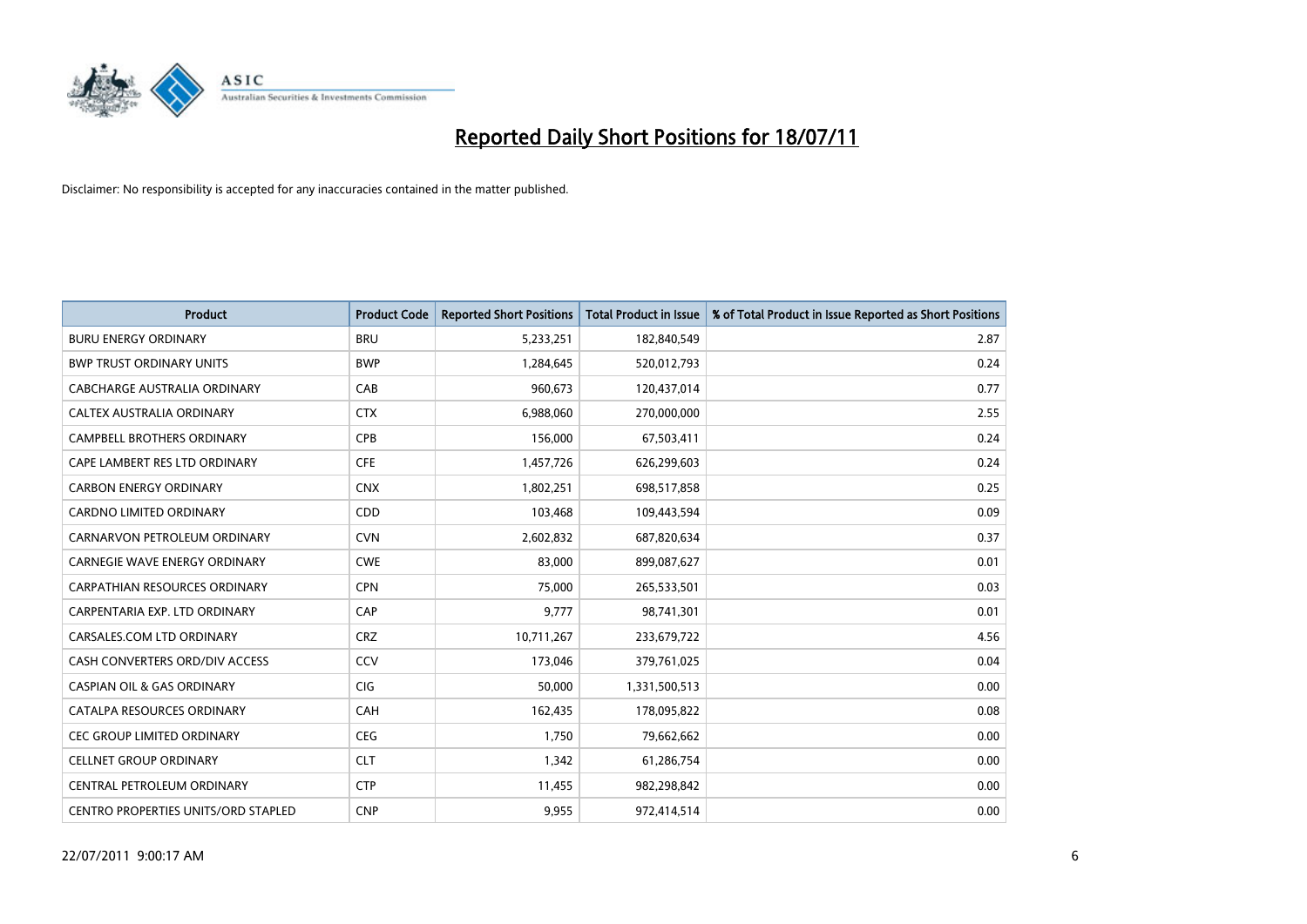

| <b>Product</b>                                | <b>Product Code</b> | <b>Reported Short Positions</b> | <b>Total Product in Issue</b> | % of Total Product in Issue Reported as Short Positions |
|-----------------------------------------------|---------------------|---------------------------------|-------------------------------|---------------------------------------------------------|
| <b>CENTRO RETAIL GROUP STAPLED SECURITIES</b> | <b>CER</b>          | 731,116                         | 2,286,399,424                 | 0.03                                                    |
| CERAMIC FUEL CELLS ORDINARY                   | <b>CFU</b>          | 1,288,514                       | 1,201,353,566                 | 0.10                                                    |
| CERRO RESOURCES NL ORDINARY                   | CJO                 | 227,292                         | 748,268,606                   | 0.03                                                    |
| <b>CFS RETAIL PROPERTY UNITS</b>              | <b>CFX</b>          | 44,954,050                      | 2,839,591,911                 | 1.56                                                    |
| CGA MINING LIMITED ORDINARY                   | <b>CGX</b>          | 179,868                         | 333,425,726                   | 0.05                                                    |
| <b>CHALICE GOLD MINES ORDINARY</b>            | <b>CHN</b>          | 200                             | 250,030,886                   | 0.00                                                    |
| CHALLENGER DIV.PRO. STAPLED UNITS             | <b>CDI</b>          | 118,926                         | 906,046,047                   | 0.01                                                    |
| CHALLENGER INFRAST. STAPLED UNITS             | <b>CIF</b>          | 8,204                           | 316,223,785                   | 0.00                                                    |
| <b>CHALLENGER LIMITED ORDINARY</b>            | <b>CGF</b>          | 7,583,666                       | 496,747,954                   | 1.53                                                    |
| <b>CHANDLER MACLEOD LTD ORDINARY</b>          | <b>CMG</b>          | 11,970                          | 466,466,720                   | 0.00                                                    |
| CHARTER HALL GROUP STAPLED US PROHIBIT.       | <b>CHC</b>          | 437,975                         | 307,866,815                   | 0.14                                                    |
| <b>CHARTER HALL OFFICE UNIT</b>               | COO                 | 1,644,088                       | 493,319,730                   | 0.32                                                    |
| <b>CHARTER HALL RETAIL UNITS</b>              | <b>COR</b>          | 468,566                         | 302,162,079                   | 0.15                                                    |
| CHEMGENEX PHARMACEUT ORDINARY                 | <b>CXS</b>          | 2,225                           | 313,558,870                   | 0.00                                                    |
| CITIGOLD CORP LTD ORDINARY                    | <b>CTO</b>          | 2,059,217                       | 1,105,078,301                 | 0.18                                                    |
| <b>CLARIUS GRP LTD ORDINARY</b>               | <b>CND</b>          | 192,612                         | 88,161,315                    | 0.22                                                    |
| CLINUVEL PHARMACEUT. ORDINARY                 | <b>CUV</b>          | 4,127                           | 30,381,706                    | 0.01                                                    |
| <b>CLOUGH LIMITED ORDINARY</b>                | <b>CLO</b>          | 156,244                         | 769,801,269                   | 0.02                                                    |
| <b>CO2 GROUP LIMITED ORDINARY</b>             | COZ                 | 651,085                         | 279,457,526                   | 0.23                                                    |
| <b>COAL &amp; ALLIED ORDINARY</b>             | <b>CNA</b>          | 28,808                          | 86,584,735                    | 0.03                                                    |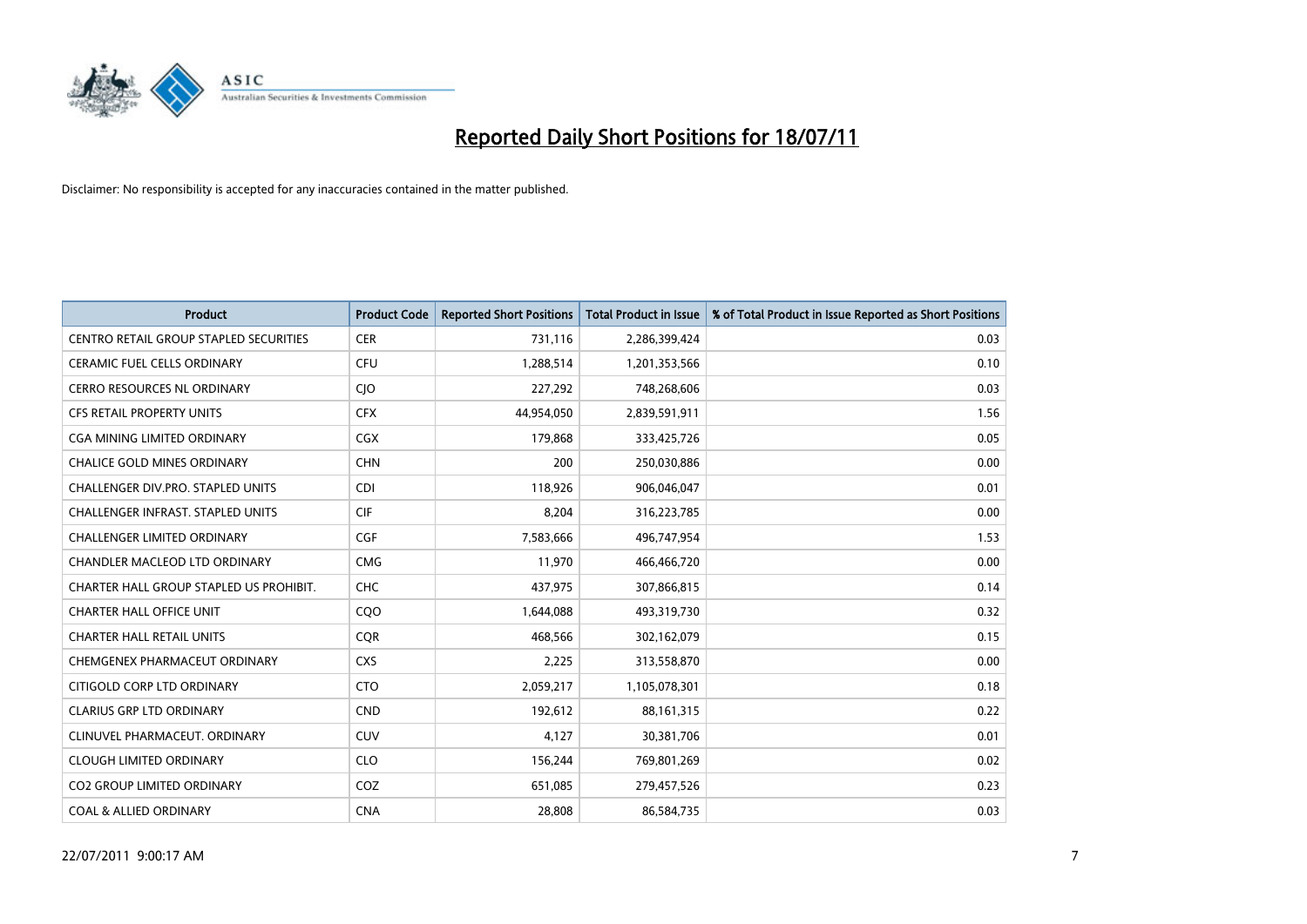

| <b>Product</b>                          | <b>Product Code</b> | <b>Reported Short Positions</b> | <b>Total Product in Issue</b> | % of Total Product in Issue Reported as Short Positions |
|-----------------------------------------|---------------------|---------------------------------|-------------------------------|---------------------------------------------------------|
| COAL OF AFRICA LTD ORDINARY             | <b>CZA</b>          | 701,552                         | 531,139,661                   | 0.13                                                    |
| COALSPUR MINES LTD ORDINARY             | <b>CPL</b>          | 1,722,352                       | 567,117,594                   | 0.30                                                    |
| COCA-COLA AMATIL ORDINARY               | <b>CCL</b>          | 6,785,210                       | 757,985,646                   | 0.87                                                    |
| <b>COCHLEAR LIMITED ORDINARY</b>        | <b>COH</b>          | 1,376,105                       | 56,745,023                    | 2.39                                                    |
| <b>COCKATOO COAL ORDINARY</b>           | <b>COK</b>          | 8,265,785                       | 1,016,096,908                 | 0.82                                                    |
| <b>COFFEY INTERNATIONAL ORDINARY</b>    | COF                 | 116,801                         | 134,066,081                   | 0.09                                                    |
| <b>COKAL LTD ORDINARY</b>               | <b>CKA</b>          | 392,815                         | 128,585,735                   | 0.31                                                    |
| COMMONWEALTH BANK, ORDINARY             | <b>CBA</b>          | 25,070,751                      | 1,558,647,244                 | 1.56                                                    |
| <b>COMMONWEALTH PROP ORDINARY UNITS</b> | <b>CPA</b>          | 38,164,894                      | 2,449,599,711                 | 1.54                                                    |
| <b>COMPASS RESOURCES ORDINARY</b>       | <b>CMR</b>          | 160,952                         | 147,402,920                   | 0.11                                                    |
| COMPUTERSHARE LTD ORDINARY              | <b>CPU</b>          | 3,525,868                       | 555,664,059                   | 0.59                                                    |
| CONNECTEAST GROUP STAPLED               | <b>CEU</b>          | 18,937,258                      | 3,940,145,951                 | 0.48                                                    |
| <b>CONQUEST MINING ORDINARY</b>         | <b>COT</b>          | 643,973                         | 583,241,478                   | 0.10                                                    |
| CONSOLIDATED MEDIA, ORDINARY            | <b>CMI</b>          | 3,138,348                       | 561,834,996                   | 0.55                                                    |
| CONTANGO MICROCAP ORDINARY              | <b>CTN</b>          | 7,500                           | 146,423,793                   | 0.01                                                    |
| CONTINENTAL COAL LTD ORDINARY           | CCC                 | 739,375                         | 2,415,170,317                 | 0.03                                                    |
| COOPER ENERGY LTD ORDINARY              | <b>COE</b>          | 244,172                         | 292,576,001                   | 0.08                                                    |
| <b>COPPER STRIKE LTD ORDINARY</b>       | <b>CSE</b>          | 714                             | 129,455,571                   | 0.00                                                    |
| <b>CORDLIFE LIMITED ORDINARY</b>        | CBB                 | 1                               | 150,887,354                   | 0.00                                                    |
| <b>COUNT FINANCIAL ORDINARY</b>         | COU                 | 634,582                         | 262,247,830                   | 0.24                                                    |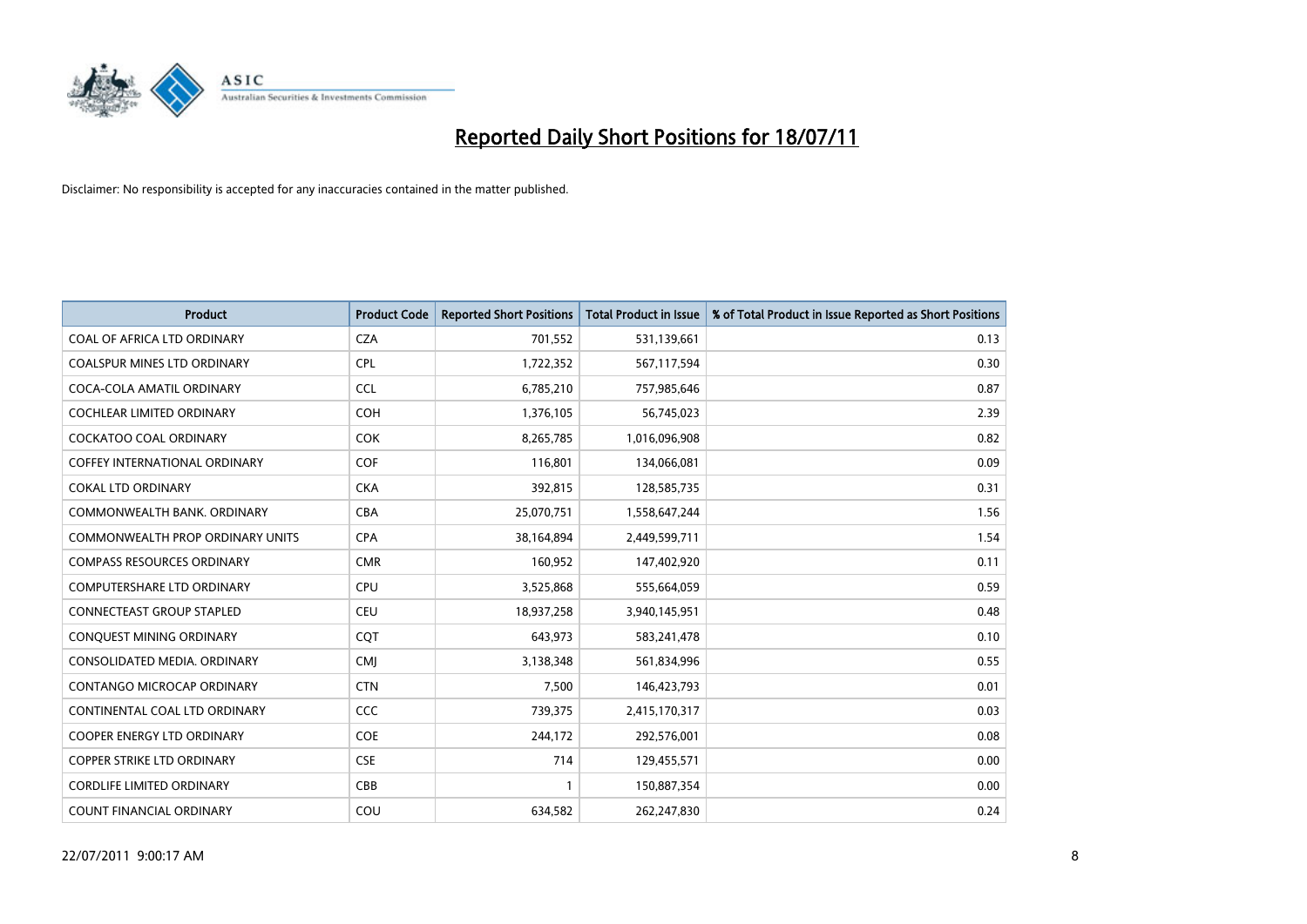

| <b>Product</b>                          | <b>Product Code</b> | <b>Reported Short Positions</b> | <b>Total Product in Issue</b> | % of Total Product in Issue Reported as Short Positions |
|-----------------------------------------|---------------------|---------------------------------|-------------------------------|---------------------------------------------------------|
| <b>CREDIT CORP GROUP ORDINARY</b>       | <b>CCP</b>          | 4,740                           | 45,210,752                    | 0.01                                                    |
| <b>CRESCENT GOLD ORDINARY</b>           | <b>CRE</b>          | 120,000                         | 1,191,052,549                 | 0.01                                                    |
| <b>CROMWELL PROP STAPLED SECURITIES</b> | <b>CMW</b>          | 229,772                         | 964,737,315                   | 0.03                                                    |
| <b>CROWN LIMITED ORDINARY</b>           | <b>CWN</b>          | 2,355,193                       | 754,131,800                   | 0.30                                                    |
| <b>CSG LIMITED ORDINARY</b>             | <b>CSV</b>          | 1,003,942                       | 282,567,499                   | 0.36                                                    |
| <b>CSL LIMITED ORDINARY</b>             | <b>CSL</b>          | 7,888,811                       | 527,960,909                   | 1.49                                                    |
| <b>CSR LIMITED ORDINARY</b>             | <b>CSR</b>          | 14,552,968                      | 506,000,315                   | 2.86                                                    |
| <b>CUDECO LIMITED ORDINARY</b>          | CDU                 | 907,276                         | 144,216,264                   | 0.61                                                    |
| <b>CUSTOMERS LIMITED ORDINARY</b>       | <b>CUS</b>          | 59,149                          | 134,869,357                   | 0.04                                                    |
| DART ENERGY LTD ORDINARY                | <b>DTE</b>          | 6,496,609                       | 720,674,545                   | 0.90                                                    |
| DAVID JONES LIMITED ORDINARY            | <b>DJS</b>          | 37,699,692                      | 520,751,395                   | 7.21                                                    |
| <b>DECMIL GROUP LIMITED ORDINARY</b>    | <b>DCG</b>          | 101,893                         | 124,254,568                   | 0.09                                                    |
| DEEP YELLOW LIMITED ORDINARY            | <b>DYL</b>          | 76,669                          | 1,127,534,458                 | 0.01                                                    |
| DEVINE LIMITED ORDINARY                 | <b>DVN</b>          | 1,000                           | 634,918,223                   | 0.00                                                    |
| DEXUS PROPERTY GROUP STAPLED UNITS      | <b>DXS</b>          | 49,616,697                      | 4,839,024,176                 | 1.00                                                    |
| DISCOVERY METALS LTD ORDINARY           | <b>DML</b>          | 5,664,328                       | 437,114,481                   | 1.28                                                    |
| DOMINO PIZZA ENTERPR ORDINARY           | <b>DMP</b>          | 250,903                         | 68,407,674                    | 0.37                                                    |
| DOWNER EDI LIMITED ORDINARY             | <b>DOW</b>          | 6,280,958                       | 429,100,296                   | 1.45                                                    |
| DRILLSEARCH ENERGY ORDINARY             | <b>DLS</b>          | 5,798                           | 304,176,742                   | 0.00                                                    |
| DUET GROUP STAPLED US PROHIBIT.         | <b>DUE</b>          | 3,148,397                       | 909,692,991                   | 0.33                                                    |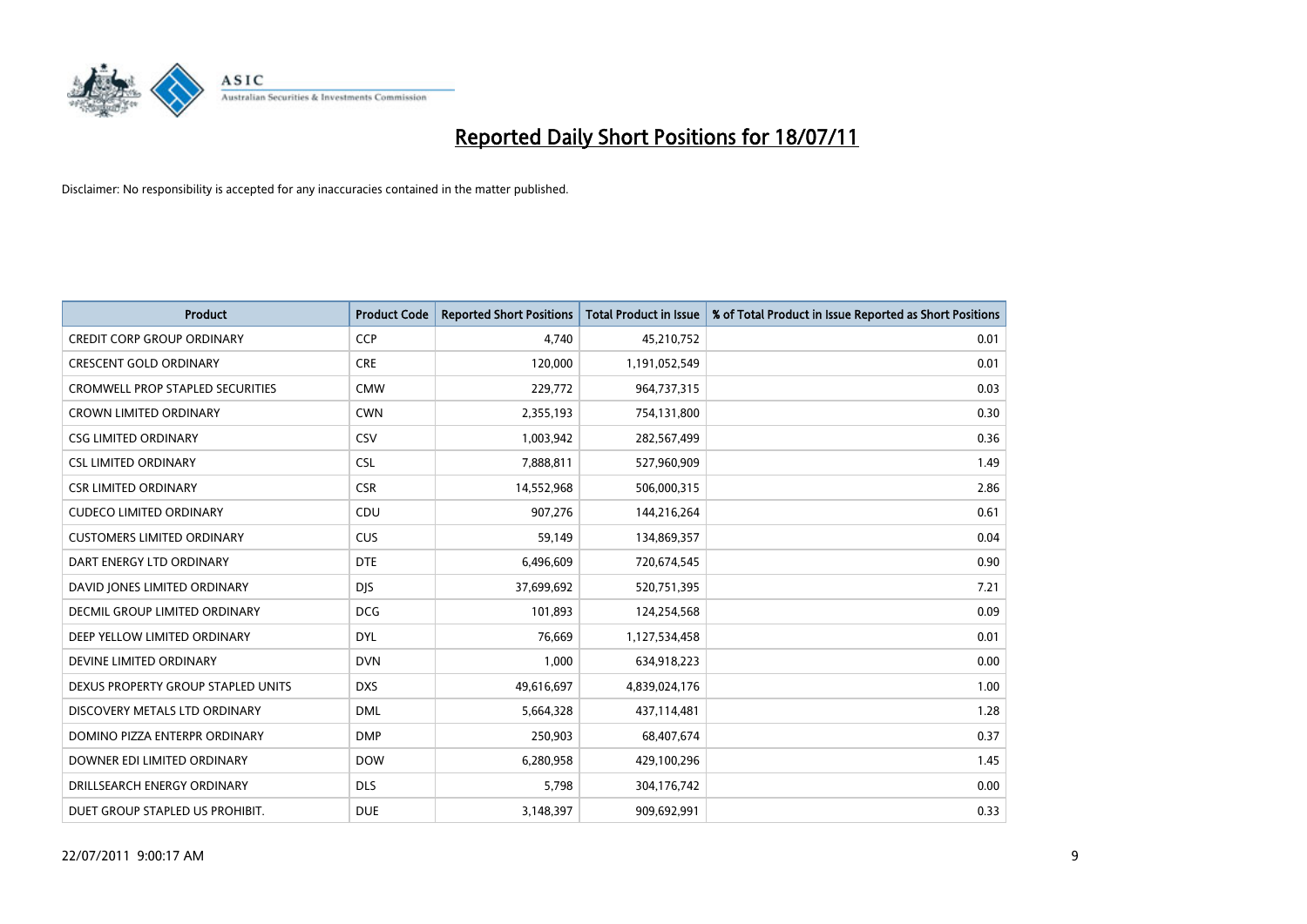

| <b>Product</b>                            | <b>Product Code</b> | <b>Reported Short Positions</b> | <b>Total Product in Issue</b> | % of Total Product in Issue Reported as Short Positions |
|-------------------------------------------|---------------------|---------------------------------|-------------------------------|---------------------------------------------------------|
| DULUXGROUP LIMITED ORDINARY               | <b>DLX</b>          | 7,838,761                       | 367,456,259                   | 2.12                                                    |
| DWS ADVANCED ORDINARY                     | <b>DWS</b>          | 159,418                         | 132,362,763                   | 0.12                                                    |
| <b>EASTERN STAR GAS ORDINARY</b>          | <b>ESG</b>          | 5,105,612                       | 991,717,041                   | 0.49                                                    |
| ECHO ENTERTAINMENT ORDINARY               | <b>EGP</b>          | 1,910,806                       | 688,019,737                   | 0.28                                                    |
| EDT RETAIL TRUST UNITS                    | <b>EDT</b>          | 99,457                          | 4,700,290,868                 | 0.00                                                    |
| <b>ELDERS LIMITED ORDINARY</b>            | <b>ELD</b>          | 17,351,559                      | 448,598,480                   | 3.85                                                    |
| ELDORADO GOLD CORP CDI 1:1                | EAU                 | 38,595                          | 11,658,431                    | 0.33                                                    |
| ELEMENTAL MINERALS ORDINARY               | <b>ELM</b>          | 112,776                         | 173,223,082                   | 0.07                                                    |
| ELEMENTOS LIMITED ORDINARY                | <b>ELT</b>          | 8                               | 77,068,979                    | 0.00                                                    |
| ELIXIR PETROLEUM LTD ORDINARY             | <b>EXR</b>          | 324,400                         | 188,988,472                   | 0.17                                                    |
| <b>EMECO HOLDINGS ORDINARY</b>            | EHL                 | 2,860,952                       | 631,237,586                   | 0.46                                                    |
| ENERGIA MINERALS LTD ORDINARY             | <b>EMX</b>          | 23,809                          | 82,500,005                    | 0.03                                                    |
| ENERGY RESOURCES ORDINARY 'A'             | <b>ERA</b>          | 4,602,414                       | 190,737,934                   | 2.43                                                    |
| <b>ENERGY WORLD CORPOR, ORDINARY</b>      | <b>EWC</b>          | 21,921,694                      | 1,734,166,672                 | 1.26                                                    |
| <b>ENTEK ENERGY LTD ORDINARY</b>          | ETE                 | 489,903                         | 510,657,387                   | 0.10                                                    |
| ENTELLECT LIMITED ORDINARY                | <b>ESN</b>          | 464,050                         | 87,239,240                    | 0.53                                                    |
| <b>ENVESTRA LIMITED ORDINARY</b>          | <b>ENV</b>          | 3,694,916                       | 1,468,560,201                 | 0.24                                                    |
| EQUATORIAL RES LTD ORDINARY               | EQX                 | 69,133                          | 101,617,922                   | 0.07                                                    |
| EOUINOX MINERALS LTD CHESS DEPOSITARY INT | EON                 | 174,465                         | 879,495,876                   | 0.02                                                    |
| <b>EUROZ LIMITED ORDINARY</b>             | EZL                 | 93,487                          | 140,894,763                   | 0.07                                                    |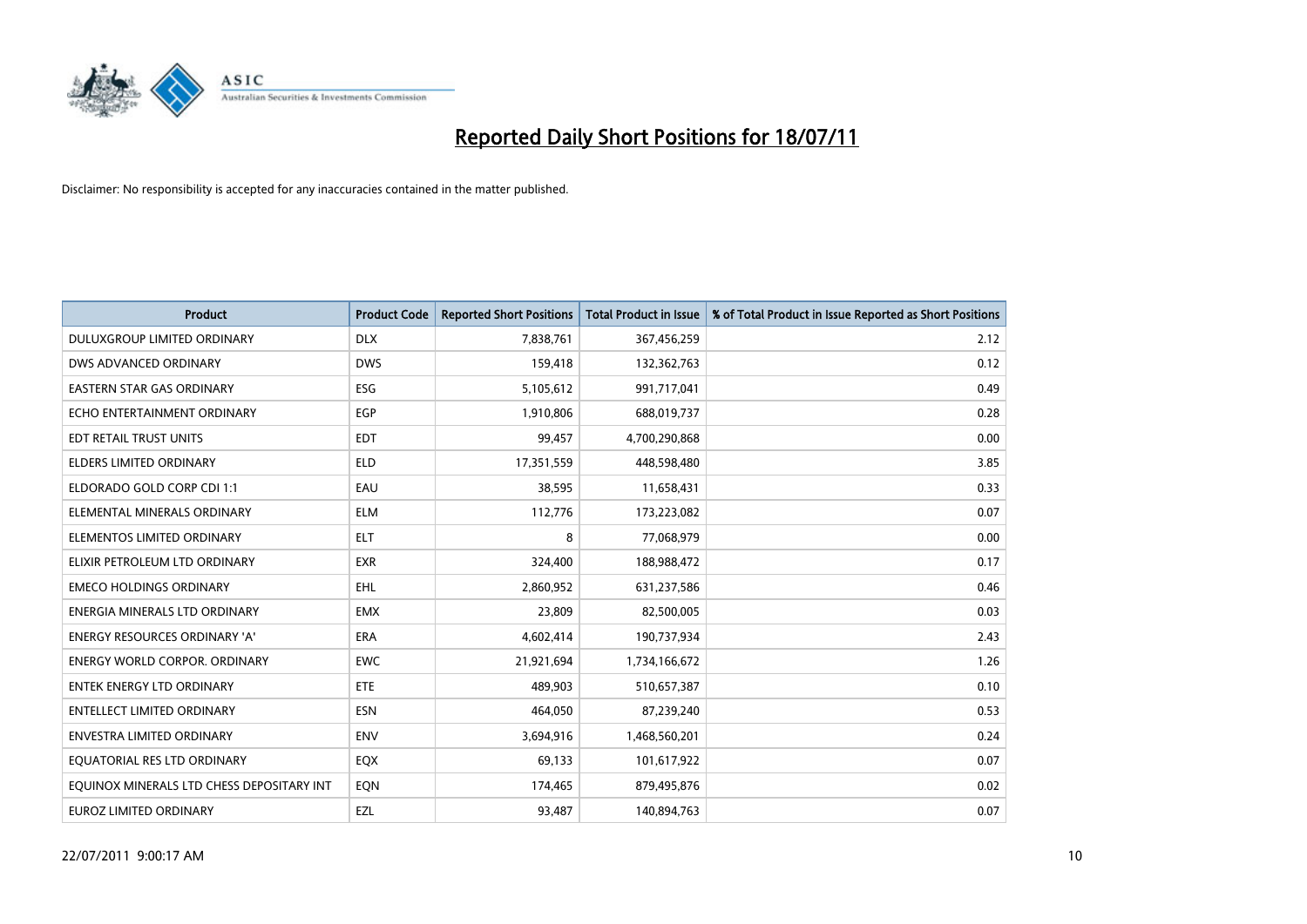

| <b>Product</b>                        | <b>Product Code</b> | <b>Reported Short Positions</b> | <b>Total Product in Issue</b> | % of Total Product in Issue Reported as Short Positions |
|---------------------------------------|---------------------|---------------------------------|-------------------------------|---------------------------------------------------------|
| <b>EVEREST FINANCIAL ORDINARY</b>     | <b>EFG</b>          | 4,300                           | 25,143,824                    | 0.02                                                    |
| <b>EXTRACT RESOURCES ORDINARY</b>     | <b>EXT</b>          | 497,559                         | 251,336,404                   | 0.17                                                    |
| FAIRFAX MEDIA LTD ORDINARY            | <b>FXJ</b>          | 308,374,221                     | 2,351,955,725                 | 13.11                                                   |
| FAR LTD ORDINARY                      | <b>FAR</b>          | 21,000,000                      | 1,245,401,164                 | 1.69                                                    |
| FERRAUS LIMITED ORDINARY              | <b>FRS</b>          | 370                             | 249,598,565                   | 0.00                                                    |
| FISHER & PAYKEL APP. ORDINARY         | <b>FPA</b>          | 21,298                          | 724,235,162                   | 0.00                                                    |
| FKP PROPERTY GROUP STAPLED SECURITIES | <b>FKP</b>          | 28,611,027                      | 1,185,077,223                 | 2.39                                                    |
| FLEETWOOD CORP ORDINARY               | <b>FWD</b>          | 689,628                         | 57,847,937                    | 1.18                                                    |
| FLETCHER BUILDING ORDINARY            | <b>FBU</b>          | 6,773,195                       | 678,573,570                   | 0.99                                                    |
| FLEXIGROUP LIMITED ORDINARY           | <b>FXL</b>          | 56,026                          | 276,292,173                   | 0.02                                                    |
| <b>FLIGHT CENTRE ORDINARY</b>         | <b>FLT</b>          | 4,682,904                       | 99,953,554                    | 4.67                                                    |
| FLINDERS MINES LTD ORDINARY           | <b>FMS</b>          | 23,563,028                      | 1,820,839,571                 | 1.28                                                    |
| FOCUS MINERALS LTD ORDINARY           | <b>FML</b>          | 26,534,101                      | 3,440,515,431                 | 0.78                                                    |
| <b>FORGE GROUP LIMITED ORDINARY</b>   | FGE                 | 92,196                          | 82,924,014                    | 0.10                                                    |
| FORTE ENERGY NL ORDINARY              | <b>FTE</b>          | 2,658,986                       | 695,589,311                   | 0.38                                                    |
| <b>FORTESCUE METALS GRP ORDINARY</b>  | <b>FMG</b>          | 35,362,178                      | 3,113,348,659                 | 1.10                                                    |
| <b>FOSTER'S GROUP ORDINARY</b>        | <b>FGL</b>          | 7,442,694                       | 1,940,894,542                 | 0.39                                                    |
| FTD CORPORATION ORDINARY              | <b>FTD</b>          | 8,088                           | 36,474,593                    | 0.02                                                    |
| <b>FUNTASTIC LIMITED ORDINARY</b>     | <b>FUN</b>          | 322,528                         | 340,997,682                   | 0.09                                                    |
| <b>G.U.D. HOLDINGS ORDINARY</b>       | GUD                 | 230,098                         | 69,089,611                    | 0.32                                                    |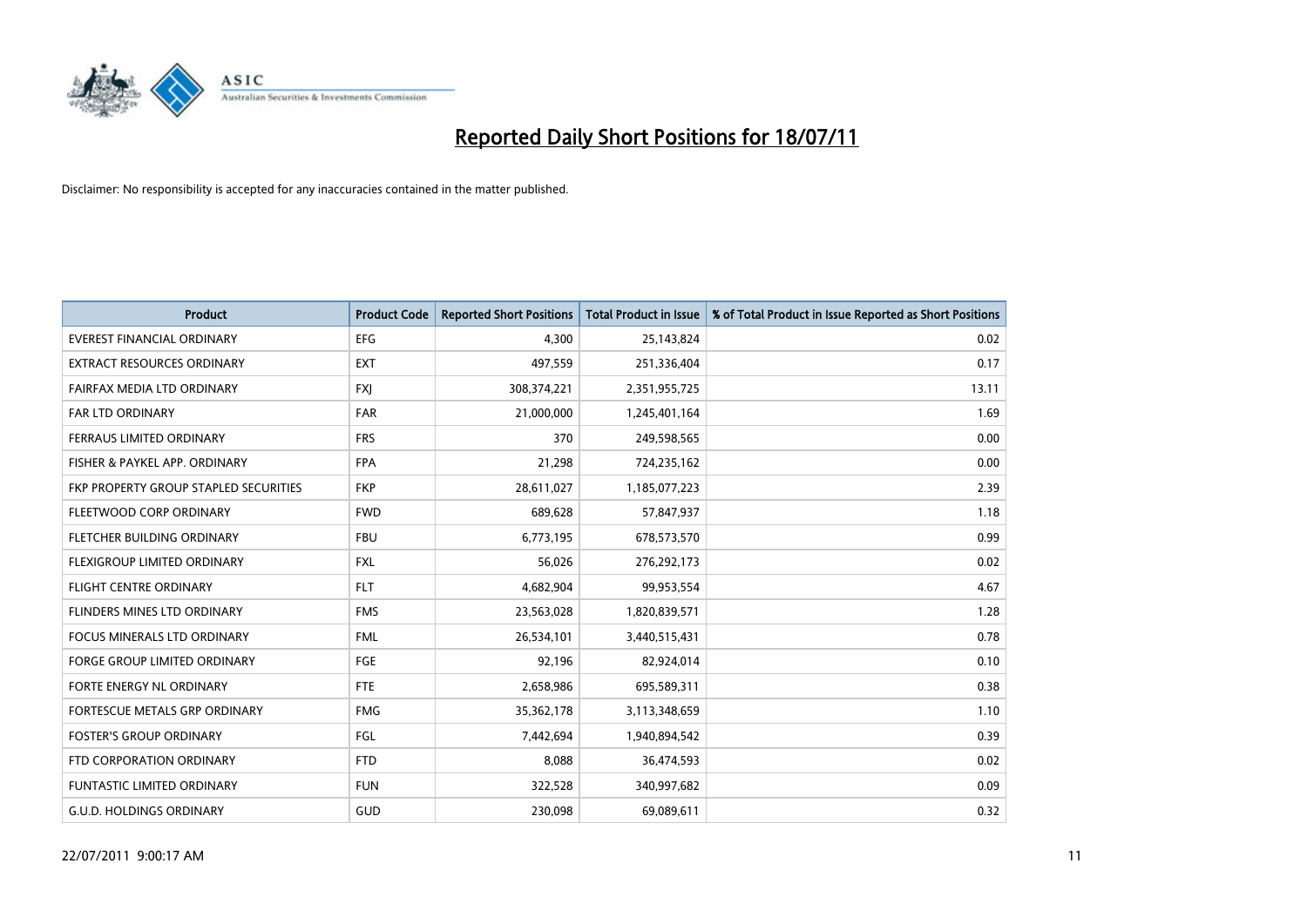

| <b>Product</b>                                   | <b>Product Code</b> | <b>Reported Short Positions</b> | <b>Total Product in Issue</b> | % of Total Product in Issue Reported as Short Positions |
|--------------------------------------------------|---------------------|---------------------------------|-------------------------------|---------------------------------------------------------|
| <b>GALAXY RESOURCES ORDINARY</b>                 | <b>GXY</b>          | 1,107,881                       | 323,327,000                   | 0.34                                                    |
| <b>GEODYNAMICS LIMITED ORDINARY</b>              | GDY                 | 108,692                         | 336,892,832                   | 0.04                                                    |
| <b>GINDALBIE METALS LTD ORDINARY</b>             | <b>GBG</b>          | 37,201,785                      | 935,615,590                   | 3.99                                                    |
| <b>GLOBAL MINING ORDINARY</b>                    | GMI                 | 8,951                           | 191,820,968                   | 0.00                                                    |
| <b>GLOUCESTER COAL ORDINARY</b>                  | GCL                 | 359,134                         | 165,982,891                   | 0.21                                                    |
| <b>GME RESOURCES LTD ORDINARY</b>                | <b>GME</b>          | 800                             | 322,635,902                   | 0.00                                                    |
| <b>GOLD ONE INT LTD ORDINARY</b>                 | GDO                 | 665,805                         | 808,986,351                   | 0.08                                                    |
| <b>GOLDEN WEST RESOURCE ORDINARY</b>             | <b>GWR</b>          | 1,617                           | 192,082,567                   | 0.00                                                    |
| <b>GOODMAN FIELDER, ORDINARY</b>                 | <b>GFF</b>          | 29,499,809                      | 1,380,386,438                 | 2.11                                                    |
| <b>GOODMAN GROUP STAPLED US PROHIBIT.</b>        | <b>GMG</b>          | 31,541,444                      | 7,394,607,411                 | 0.40                                                    |
| <b>GPT GROUP STAPLED SEC.</b>                    | GPT                 | 16,062,924                      | 1,855,529,431                 | 0.85                                                    |
| <b>GRAINCORP LIMITED A CLASS ORDINARY</b>        | <b>GNC</b>          | 681,305                         | 198,318,900                   | 0.32                                                    |
| <b>GRANGE RESOURCES. ORDINARY</b>                | GRR                 | 395,352                         | 1,153,181,487                 | 0.03                                                    |
| <b>GREENCAP LIMITED ORDINARY</b>                 | GCG                 | 1                               | 262,515,385                   | 0.00                                                    |
| <b>GREENLAND MIN EN LTD ORDINARY</b>             | GGG                 | 1,537,919                       | 378,293,716                   | 0.40                                                    |
| <b>GROWTHPOINT PROPERTY ORD/UNIT STAPLED SEC</b> | GOZ                 | 44,000                          | 237,577,520                   | 0.02                                                    |
| <b>GRYPHON MINERALS LTD ORDINARY</b>             | GRY                 | 2,549,533                       | 299,922,058                   | 0.85                                                    |
| <b>GUILDFORD COAL LTD ORDINARY</b>               | <b>GUF</b>          | 1,840,398                       | 213,532,609                   | 0.86                                                    |
| <b>GUINNESS PEAT GROUP. CDI 1:1</b>              | <b>GPG</b>          | 35,433                          | 247,995,659                   | 0.01                                                    |
| <b>GUNNS LIMITED ORDINARY</b>                    | <b>GNS</b>          | 59,057,251                      | 848,401,559                   | 6.97                                                    |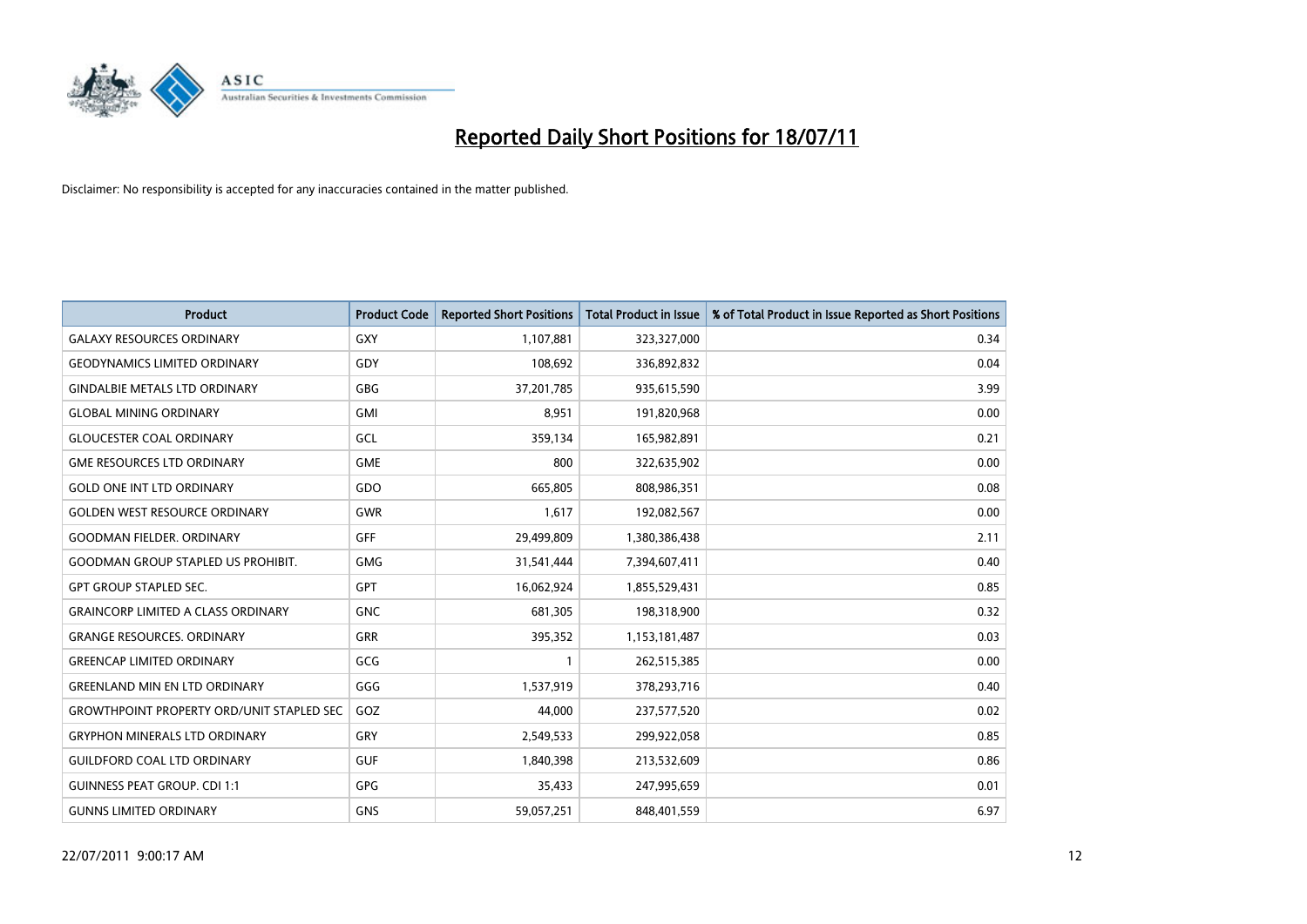

| <b>Product</b>                        | <b>Product Code</b> | <b>Reported Short Positions</b> | <b>Total Product in Issue</b> | % of Total Product in Issue Reported as Short Positions |
|---------------------------------------|---------------------|---------------------------------|-------------------------------|---------------------------------------------------------|
| <b>GWA GROUP LTD ORDINARY</b>         | <b>GWA</b>          | 7,654,716                       | 301,525,014                   | 2.52                                                    |
| HARVEY NORMAN ORDINARY                | <b>HVN</b>          | 46,034,442                      | 1,062,316,784                 | 4.36                                                    |
| HASTIE GROUP LIMITED ORDINARY         | <b>HST</b>          | 7,629,340                       | 535,111,243                   | 1.42                                                    |
| HASTINGS DIVERSIFIED STAPLED SECURITY | <b>HDF</b>          | 1,258,487                       | 529,187,294                   | 0.23                                                    |
| <b>HEARTWARE INT INC CDI 35:1</b>     | <b>HIN</b>          | 272,008                         | 48,598,550                    | 0.56                                                    |
| <b>HENDERSON GROUP CDI 1:1</b>        | <b>HGG</b>          | 6,844,382                       | 621,996,994                   | 1.10                                                    |
| HFA HOLDINGS LIMITED ORDINARY         | <b>HFA</b>          | 473,717                         | 117,332,831                   | 0.40                                                    |
| <b>HIGHLANDS PACIFIC ORDINARY</b>     | <b>HIG</b>          | 2,562,644                       | 686,082,148                   | 0.37                                                    |
| HILLGROVE RES LTD ORDINARY            | <b>HGO</b>          | 1,346,761                       | 793,698,575                   | 0.18                                                    |
| HILLS HOLDINGS LTD ORDINARY           | <b>HIL</b>          | 4,296,131                       | 249,139,016                   | 1.71                                                    |
| HORIZON OIL LIMITED ORDINARY          | <b>HZN</b>          | 6,331,378                       | 1,130,811,515                 | 0.55                                                    |
| HUNNU COAL LIMITED ORDINARY           | <b>HUN</b>          | 253,141                         | 212,565,002                   | 0.12                                                    |
| <b>ICON ENERGY LIMITED ORDINARY</b>   | <b>ICN</b>          | 71,010                          | 469,301,394                   | 0.01                                                    |
| <b>IINET LIMITED ORDINARY</b>         | <b>IIN</b>          | 1,209,903                       | 152,160,119                   | 0.79                                                    |
| <b>ILUKA RESOURCES ORDINARY</b>       | <b>ILU</b>          | 2,224,699                       | 418,700,517                   | 0.51                                                    |
| <b>IMDEX LIMITED ORDINARY</b>         | <b>IMD</b>          | 36,746                          | 199,414,165                   | 0.01                                                    |
| IMF (AUSTRALIA) LTD ORDINARY          | <b>IMF</b>          | 330,659                         | 123,828,193                   | 0.26                                                    |
| IMX RESOURCES LTD ORDINARY            | <b>IXR</b>          | 20,000                          | 262,612,803                   | 0.01                                                    |
| <b>INCITEC PIVOT ORDINARY</b>         | IPL                 | 5,432,000                       | 1,628,730,107                 | 0.33                                                    |
| INDAGO RESOURCES LTD ORDINARY         | IDG                 | 8,179                           | 4,908,644                     | 0.17                                                    |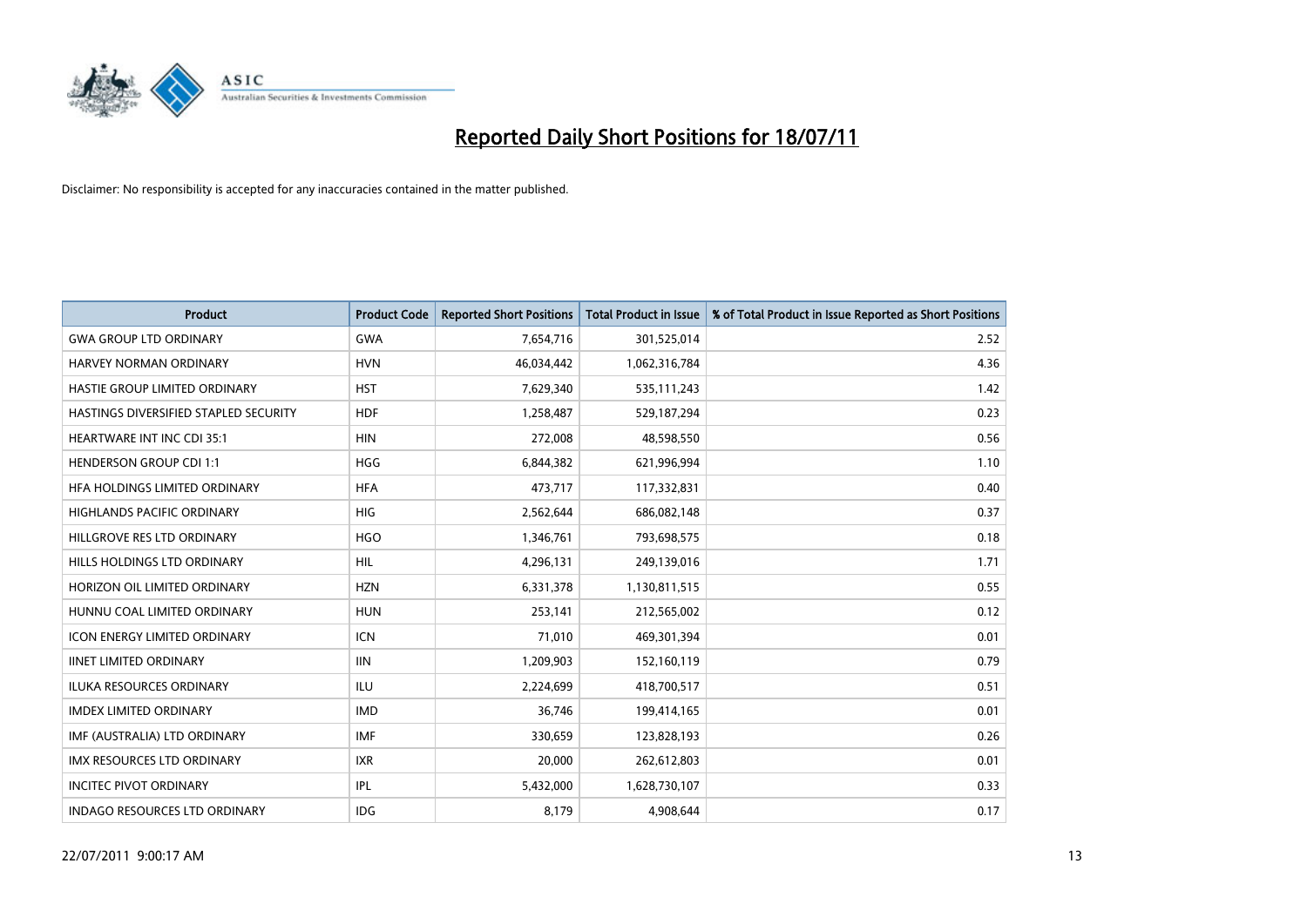

| <b>Product</b>                                | <b>Product Code</b> | <b>Reported Short Positions</b> | <b>Total Product in Issue</b> | % of Total Product in Issue Reported as Short Positions |
|-----------------------------------------------|---------------------|---------------------------------|-------------------------------|---------------------------------------------------------|
| <b>INDEPENDENCE GROUP ORDINARY</b>            | <b>IGO</b>          | 1,054,116                       | 202,907,135                   | 0.52                                                    |
| <b>INDO MINES LIMITED ORDINARY</b>            | <b>IDO</b>          | 2,625,565                       | 229,809,304                   | 1.14                                                    |
| <b>INDOPHIL RESOURCES ORDINARY</b>            | <b>IRN</b>          | 10,176,264                      | 995,437,860                   | 1.01                                                    |
| INDUSTREA LIMITED ORDINARY                    | <b>IDL</b>          | 1,638,019                       | 364,733,566                   | 0.45                                                    |
| <b>INFIGEN ENERGY STAPLED SECURITIES</b>      | <b>IFN</b>          | 3,809,859                       | 762,265,972                   | 0.51                                                    |
| ING RE COM GROUP STAPLED SECURITIES           | ILF.                | 9,075                           | 441,029,194                   | 0.00                                                    |
| <b>INSURANCE AUSTRALIA ORDINARY</b>           | <b>IAG</b>          | 11,690,979                      | 2,079,034,021                 | 0.57                                                    |
| INT GOLDFIELDS LTD ORDINARY                   | <b>IGS</b>          | 12,197,682                      | 571,520,386                   | 2.13                                                    |
| INTEGRA MINING LTD, ORDINARY                  | <b>IGR</b>          | 6,173,019                       | 841,525,727                   | 0.72                                                    |
| <b>INTREPID MINES ORDINARY</b>                | <b>IAU</b>          | 4,732,917                       | 520,812,643                   | 0.90                                                    |
| <b>INVESTA OFFICE FUND STAPLED SECURITIES</b> | <b>IOF</b>          | 8,729,027                       | 2,729,071,212                 | 0.31                                                    |
| <b>INVOCARE LIMITED ORDINARY</b>              | <b>IVC</b>          | 1,051,282                       | 107,912,897                   | 0.97                                                    |
| ION LIMITED ORDINARY                          | <b>ION</b>          | 164.453                         | 256,365,105                   | 0.06                                                    |
| <b>IOOF HOLDINGS LTD ORDINARY</b>             | IFL                 | 972,149                         | 229,794,395                   | 0.41                                                    |
| <b>IRESS MARKET TECH. ORDINARY</b>            | <b>IRE</b>          | 2,300,883                       | 126,992,462                   | 1.80                                                    |
| <b>IRON ORE HOLDINGS ORDINARY</b>             | <b>IOH</b>          | 79,654                          | 166,087,005                   | 0.04                                                    |
| ISHARES MSCI AUS 200 ISHARES MSCI AUS 200     | <b>IOZ</b>          | 29,726                          | 1,950,015                     | 1.52                                                    |
| ISHARES MSCI EM MKTS CDI 1:1                  | <b>IEM</b>          | 18,083                          | 425,700,000                   | 0.00                                                    |
| ISHARES S&P 500 CDI 1:1                       | <b>IVV</b>          | 3,883                           | 116,350,000                   | 0.00                                                    |
| ISHARES S&P HIGH DIV ISHARES S&P HIGH DIV     | <b>IHD</b>          | 5,929                           | 2,200,055                     | 0.27                                                    |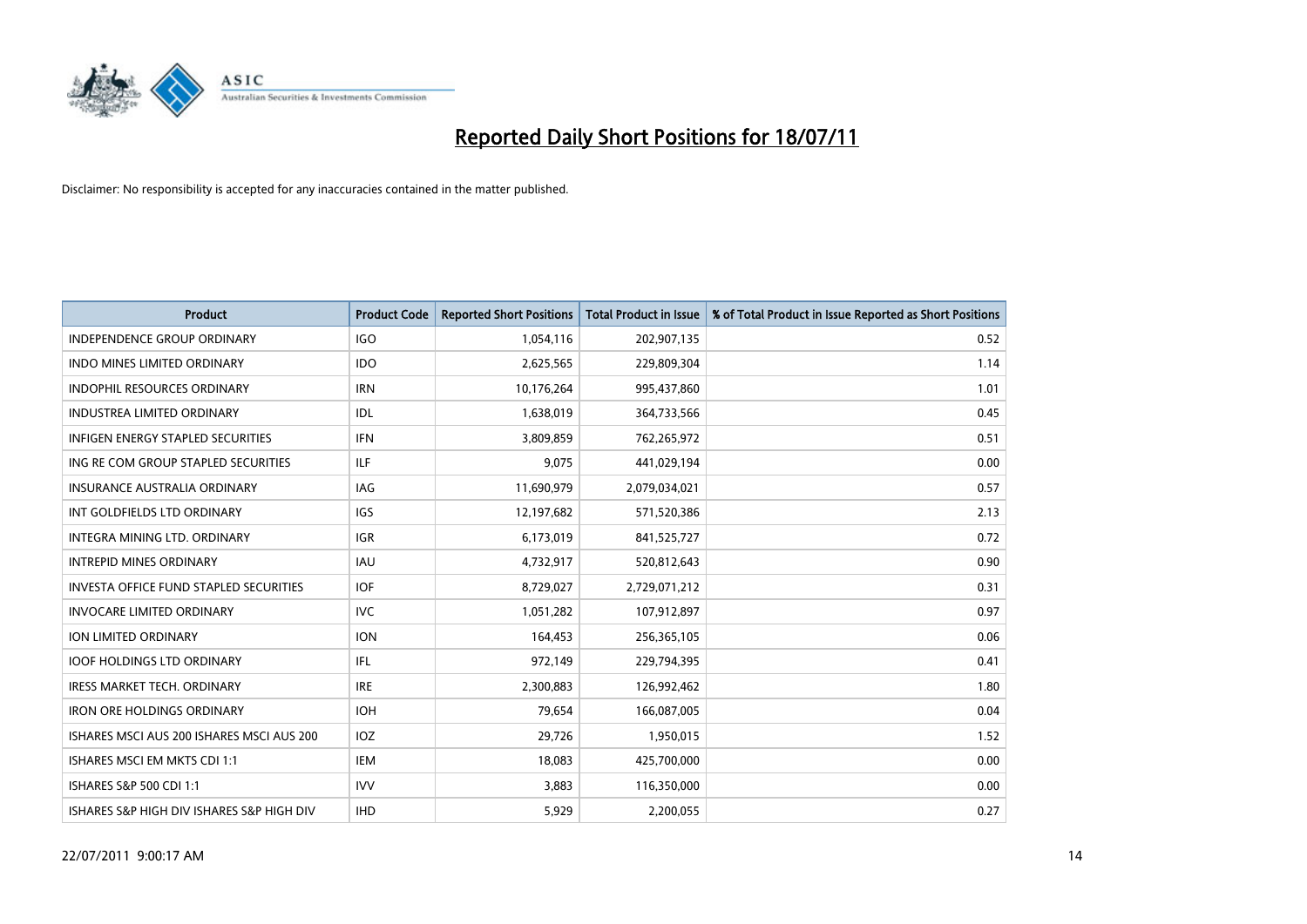

| <b>Product</b>                           | <b>Product Code</b> | <b>Reported Short Positions</b> | <b>Total Product in Issue</b> | % of Total Product in Issue Reported as Short Positions |
|------------------------------------------|---------------------|---------------------------------|-------------------------------|---------------------------------------------------------|
| ISHARES SMALL ORDS ISHARES SMALL ORDS    | <b>ISO</b>          | 78,135                          | 3,900,000                     | 2.00                                                    |
| <b>ISOFT GROUP LIMITED ORDINARY</b>      | <b>ISF</b>          | 11,856,553                      | 1,071,236,272                 | 1.11                                                    |
| <b>IVANHOE AUSTRALIA ORDINARY</b>        | <b>IVA</b>          | 107,610                         | 418,709,553                   | 0.02                                                    |
| JAMES HARDIE INDUST CHESS DEPOSITARY INT | <b>IHX</b>          | 20,164,644                      | 437,311,611                   | 4.60                                                    |
| <b>JAMESON RESOURCES ORDINARY</b>        | JAL                 | 1,600,000                       | 95,828,865                    | 1.67                                                    |
| <b>JB HI-FI LIMITED ORDINARY</b>         | <b>IBH</b>          | 16,529,511                      | 98,535,763                    | 16.78                                                   |
| <b>JUPITER MINES ORDINARY</b>            | <b>IMS</b>          | 71,445                          | 1,561,035,037                 | 0.00                                                    |
| KAGARA LTD ORDINARY                      | KZL                 | 7,696,933                       | 708,583,836                   | 1.07                                                    |
| KANGAROO RES LTD ORDINARY                | <b>KRL</b>          | 627,208                         | 3,434,430,012                 | 0.02                                                    |
| KAROON GAS AUSTRALIA ORDINARY            | <b>KAR</b>          | 569,436                         | 221,420,769                   | 0.24                                                    |
| KASBAH RESOURCES ORDINARY                | <b>KAS</b>          | 97,172                          | 364,262,596                   | 0.03                                                    |
| KATHMANDU HOLD LTD ORDINARY              | <b>KMD</b>          | 1,248,846                       | 200,000,000                   | 0.62                                                    |
| <b>KEYBRIDGE CAPITAL ORDINARY</b>        | <b>KBC</b>          | 77,999                          | 172,070,564                   | 0.05                                                    |
| KIMBERLEY METALS LTD ORDINARY            | <b>KBL</b>          | 1,820                           | 164,452,978                   | 0.00                                                    |
| KINGSGATE CONSOLID. ORDINARY             | <b>KCN</b>          | 2,510,925                       | 135,338,157                   | 1.83                                                    |
| KINGSROSE MINING LTD ORDINARY            | <b>KRM</b>          | 1,111,600                       | 264,688,064                   | 0.41                                                    |
| LEIGHTON HOLDINGS ORDINARY               | LEI                 | 6,527,363                       | 336,515,596                   | 1.90                                                    |
| LEND LEASE GROUP UNIT/ORD STAPLED        | <b>LLC</b>          | 2,939,246                       | 570,915,669                   | 0.48                                                    |
| LINC ENERGY LTD ORDINARY                 | <b>LNC</b>          | 6,043,446                       | 503,418,900                   | 1.19                                                    |
| LIQUEFIED NATURAL ORDINARY               | <b>LNG</b>          | 335,739                         | 267,699,015                   | 0.13                                                    |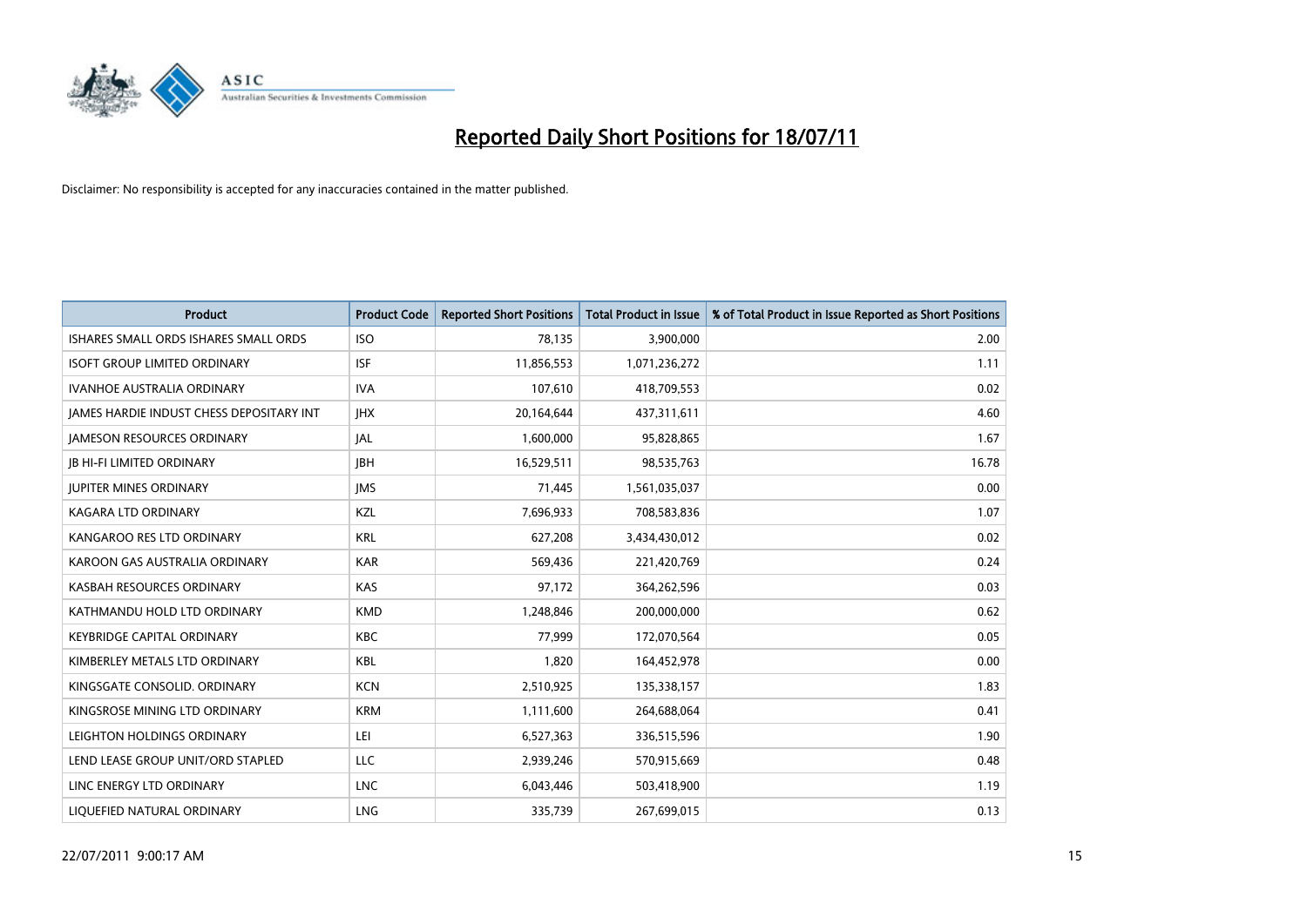

| <b>Product</b>                        | <b>Product Code</b> | <b>Reported Short Positions</b> | <b>Total Product in Issue</b> | % of Total Product in Issue Reported as Short Positions |
|---------------------------------------|---------------------|---------------------------------|-------------------------------|---------------------------------------------------------|
| LYNAS CORPORATION ORDINARY            | <b>LYC</b>          | 50,326,046                      | 1,713,646,913                 | 2.96                                                    |
| M2 TELECOMMUNICATION ORDINARY         | <b>MTU</b>          | 102,681                         | 123,616,285                   | 0.08                                                    |
| <b>MACA LIMITED ORDINARY</b>          | <b>MLD</b>          | 16,958                          | 150,000,000                   | 0.01                                                    |
| MACARTHUR COAL ORDINARY               | <b>MCC</b>          | 1,474,709                       | 302,092,343                   | 0.48                                                    |
| <b>MACMAHON HOLDINGS ORDINARY</b>     | MAH                 | 6,544,345                       | 733,711,705                   | 0.89                                                    |
| MACO ATLAS ROADS GRP ORDINARY STAPLED | <b>MQA</b>          | 6,179,292                       | 452,345,907                   | 1.36                                                    |
| MACQUARIE GROUP LTD ORDINARY          | <b>MQG</b>          | 4,972,671                       | 348,275,697                   | 1.37                                                    |
| MAP GROUP STAPLED US PROHIBIT.        | <b>MAP</b>          | 12,512,708                      | 1,861,210,782                 | 0.67                                                    |
| MARENGO MINING ORDINARY               | <b>MGO</b>          | 58,562                          | 995,068,613                   | 0.01                                                    |
| MATRIX C & E LTD ORDINARY             | <b>MCE</b>          | 142,869                         | 77,081,507                    | 0.18                                                    |
| MCMILLAN SHAKESPEARE ORDINARY         | <b>MMS</b>          | 55,133                          | 68,081,810                    | 0.07                                                    |
| <b>MCPHERSON'S LTD ORDINARY</b>       | <b>MCP</b>          | 226,842                         | 72,401,758                    | 0.31                                                    |
| MEDUSA MINING LTD ORDINARY            | <b>MML</b>          | 1,341,969                       | 188,233,911                   | 0.70                                                    |
| MELBOURNE IT LIMITED ORDINARY         | <b>MLB</b>          | 182,722                         | 80,662,621                    | 0.23                                                    |
| MEO AUSTRALIA LTD ORDINARY            | <b>MEO</b>          | 3,087,282                       | 539,913,260                   | 0.57                                                    |
| <b>MERMAID MARINE ORDINARY</b>        | <b>MRM</b>          | 1,439,974                       | 215,376,756                   | 0.65                                                    |
| MESOBLAST LIMITED ORDINARY            | <b>MSB</b>          | 1,974,872                       | 280,425,258                   | 0.70                                                    |
| METALS X LIMITED ORDINARY             | <b>MLX</b>          | 326,940                         | 1,365,661,782                 | 0.03                                                    |
| METCASH LIMITED ORDINARY              | <b>MTS</b>          | 32,671,886                      | 768,928,924                   | 4.23                                                    |
| METGASCO LIMITED ORDINARY             | <b>MEL</b>          | 235,435                         | 276,213,791                   | 0.09                                                    |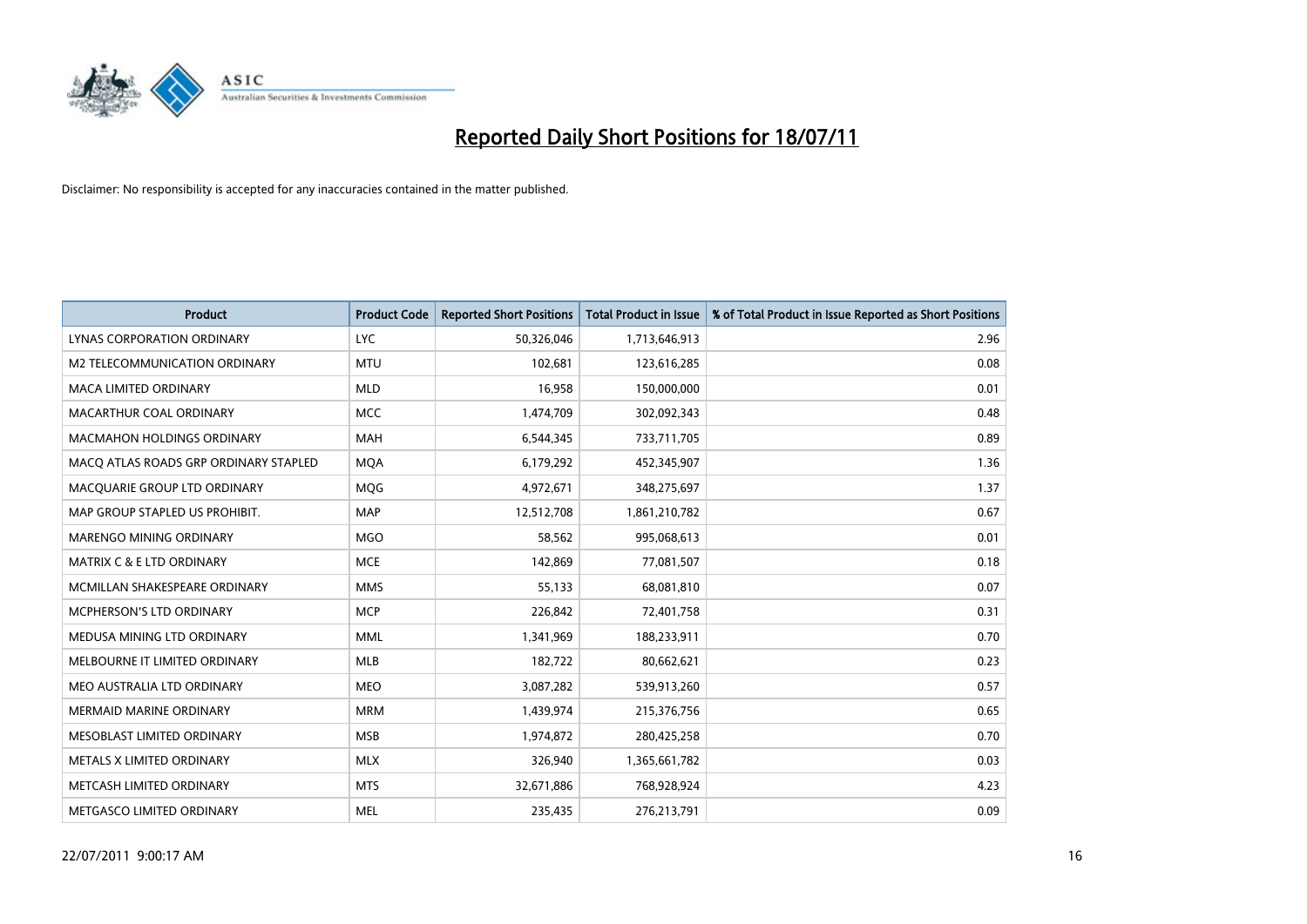

| <b>Product</b>                    | <b>Product Code</b> | <b>Reported Short Positions</b> | <b>Total Product in Issue</b> | % of Total Product in Issue Reported as Short Positions |
|-----------------------------------|---------------------|---------------------------------|-------------------------------|---------------------------------------------------------|
| METMINCO LIMITED ORDINARY         | <b>MNC</b>          | 2,659,043                       | 1,462,616,146                 | 0.17                                                    |
| MHM METALS LIMITED ORDINARY       | <b>MHM</b>          | 92,533                          | 102,234,410                   | 0.09                                                    |
| MICLYN EXP OFFSHR ORDINARY        | <b>MIO</b>          | 370,855                         | 274,618,684                   | 0.13                                                    |
| MINARA RESOURCES ORDINARY         | <b>MRE</b>          | 12,201,133                      | 1,169,424,487                 | 1.04                                                    |
| MINCOR RESOURCES NL ORDINARY      | <b>MCR</b>          | 1,312,131                       | 200,608,804                   | 0.65                                                    |
| MINEMAKERS LIMITED ORDINARY       | <b>MAK</b>          | 44,227                          | 227,003,950                   | 0.02                                                    |
| MINERAL DEPOSITS ORDINARY         | <b>MDL</b>          | 475,875                         | 83,415,116                    | 0.57                                                    |
| MINERAL RESOURCES. ORDINARY       | <b>MIN</b>          | 853,684                         | 169,168,017                   | 0.49                                                    |
| MIRABELA NICKEL LTD ORDINARY      | <b>MBN</b>          | 8,645,228                       | 491,781,237                   | 1.75                                                    |
| MIRVAC GROUP STAPLED SECURITIES   | <b>MGR</b>          | 28,104,245                      | 3,416,924,188                 | 0.80                                                    |
| MISSION NEWENERGY ORDINARY        | <b>MBT</b>          | 1,500                           | 8,512,259                     | 0.02                                                    |
| MOLOPO ENERGY LTD ORDINARY        | <b>MPO</b>          | 1,496,614                       | 247,940,175                   | 0.60                                                    |
| MOLY MINES LIMITED ORDINARY       | <b>MOL</b>          | 76,390                          | 384,893,989                   | 0.02                                                    |
| MONADELPHOUS GROUP ORDINARY       | <b>MND</b>          | 783,426                         | 87,576,827                    | 0.88                                                    |
| MORTGAGE CHOICE LTD ORDINARY      | MOC                 | 21,655                          | 119,948,255                   | 0.02                                                    |
| <b>MOUNT GIBSON IRON ORDINARY</b> | <b>MGX</b>          | 10,854,253                      | 1,082,570,693                 | 0.99                                                    |
| MSF SUGAR LIMITED ORDINARY        | <b>MSF</b>          | 29,108                          | 69,165,378                    | 0.04                                                    |
| MULTIPLEX SITES SITES             | <b>MXUPA</b>        | 172                             | 4,500,000                     | 0.00                                                    |
| MURCHISON METALS LTD ORDINARY     | <b>MMX</b>          | 13,129,043                      | 435,884,268                   | 3.00                                                    |
| MYER HOLDINGS LTD ORDINARY        | <b>MYR</b>          | 20,450,804                      | 582,947,884                   | 3.53                                                    |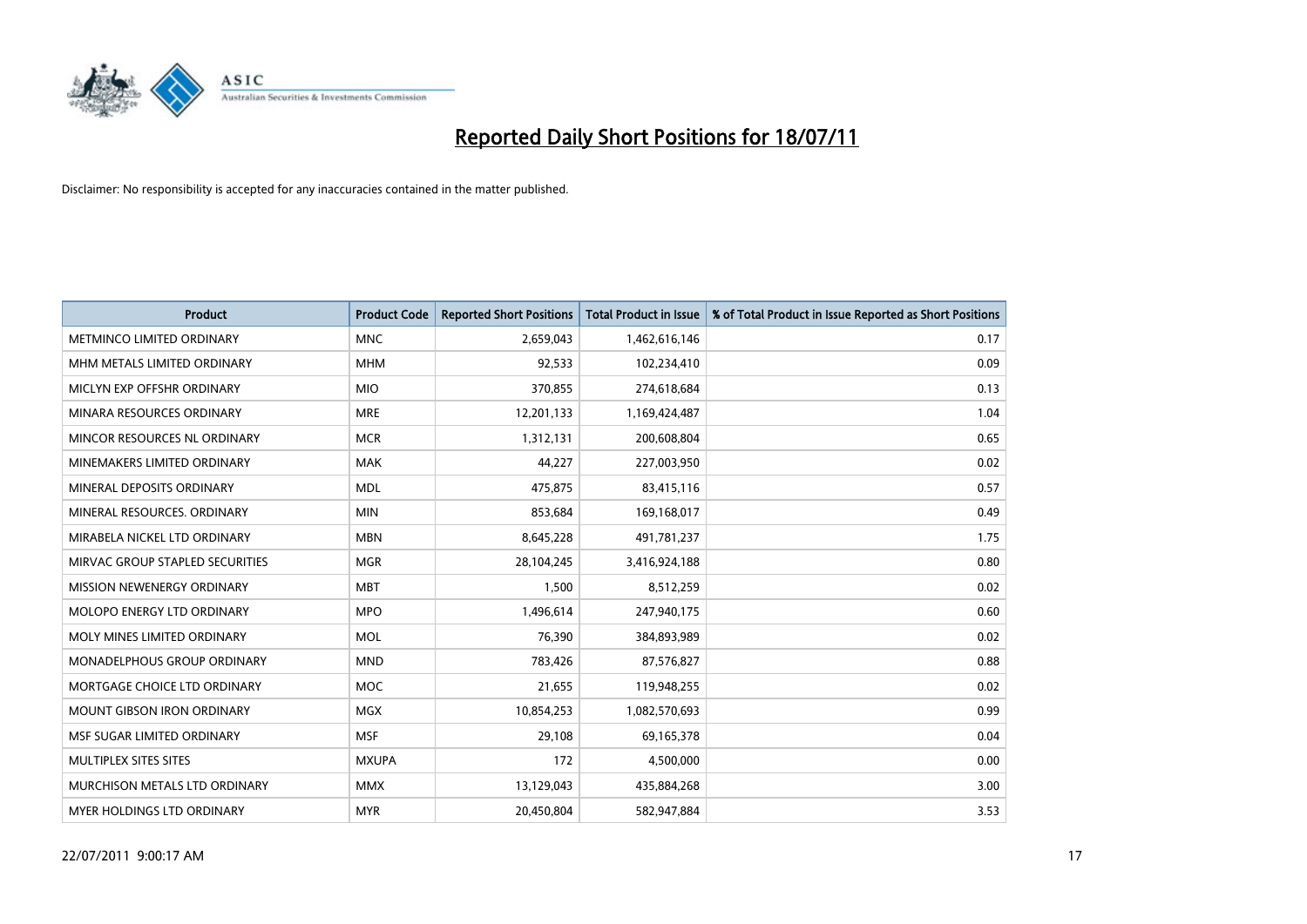

| <b>Product</b>                           | <b>Product Code</b> | <b>Reported Short Positions</b> | <b>Total Product in Issue</b> | % of Total Product in Issue Reported as Short Positions |
|------------------------------------------|---------------------|---------------------------------|-------------------------------|---------------------------------------------------------|
| <b>MYSTATE LIMITED ORDINARY</b>          | <b>MYS</b>          | 1,400                           | 67,439,158                    | 0.00                                                    |
| NANOSONICS LIMITED ORDINARY              | <b>NAN</b>          | 19,794                          | 230,490,585                   | 0.01                                                    |
| NATIONAL AUST. BANK ORDINARY             | <b>NAB</b>          | 13,974,406                      | 2,169,819,076                 | 0.61                                                    |
| NATURAL FUEL LIMITED ORDINARY            | <b>NFL</b>          | $\mathbf{1}$                    | 1,121,912                     | 0.00                                                    |
| NAVIGATOR RESOURCES ORDINARY             | <b>NAV</b>          | 500                             | 465,790,327                   | 0.00                                                    |
| NAVIGATOR RESOURCES RIGHTS 02-AUG-11 DEF | <b>NAVRA</b>        | 1,750                           | 1,630,266,145                 | 0.00                                                    |
| NAVITAS LIMITED ORDINARY                 | <b>NVT</b>          | 3,683,751                       | 375,230,115                   | 1.01                                                    |
| NEPTUNE MARINE ORDINARY                  | <b>NMS</b>          | 910,236                         | 1,748,545,632                 | 0.05                                                    |
| NEW HOPE CORPORATION ORDINARY            | <b>NHC</b>          | 818,715                         | 830,230,549                   | 0.10                                                    |
| NEWCREST MINING ORDINARY                 | <b>NCM</b>          | 5,077,122                       | 765,000,000                   | 0.63                                                    |
| NEWS CORP A NON-VOTING CDI               | <b>NWSLV</b>        | 2,501,389                       | 1,829,962,180                 | 0.14                                                    |
| NEWS CORP B VOTING CDI                   | <b>NWS</b>          | 3,887,874                       | 798,520,953                   | 0.47                                                    |
| NEXBIS LIMITED ORDINARY                  | <b>NBS</b>          | 163,733                         | 798,356,704                   | 0.02                                                    |
| NEXUS ENERGY LIMITED ORDINARY            | <b>NXS</b>          | 18,849,816                      | 1,326,337,066                 | 1.41                                                    |
| NIB HOLDINGS LIMITED ORDINARY            | <b>NHF</b>          | 7,471                           | 466,733,110                   | 0.00                                                    |
| NICK SCALI LIMITED ORDINARY              | <b>NCK</b>          | 40,846                          | 81,000,000                    | 0.05                                                    |
| NIDO PETROLEUM ORDINARY                  | <b>NDO</b>          | 86,937                          | 1,389,163,151                 | 0.00                                                    |
| NKWE PLATINUM 10C US COMMON              | <b>NKP</b>          | 127,406                         | 559,651,184                   | 0.02                                                    |
| NOBLE MINERAL RES ORDINARY               | <b>NMG</b>          | 749,993                         | 397,569,503                   | 0.19                                                    |
| NORTHERN CREST ORDINARY                  | <b>NOC</b>          | 24,345                          | 133,484,723                   | 0.02                                                    |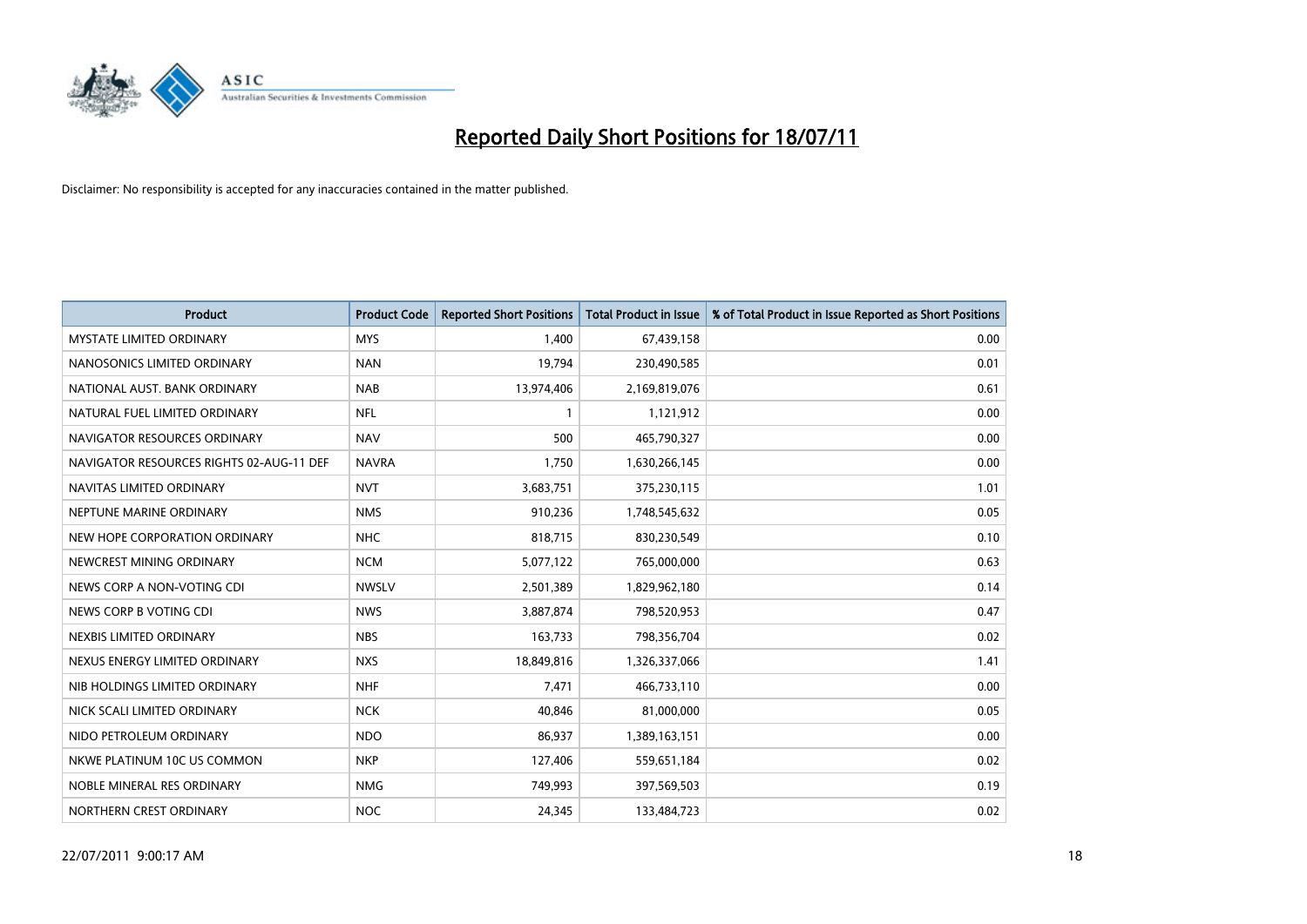

| <b>Product</b>                        | <b>Product Code</b> | <b>Reported Short Positions</b> | <b>Total Product in Issue</b> | % of Total Product in Issue Reported as Short Positions |
|---------------------------------------|---------------------|---------------------------------|-------------------------------|---------------------------------------------------------|
| NORTHERN IRON LTD ORDINARY            | <b>NFE</b>          | 817,629                         | 336,084,863                   | 0.24                                                    |
| NRW HOLDINGS LIMITED ORDINARY         | <b>NWH</b>          | 2,026,975                       | 278,888,011                   | 0.71                                                    |
| NUCOAL RESOURCES NL ORDINARY          | <b>NCR</b>          | 110,186                         | 437,193,340                   | 0.03                                                    |
| NUFARM LIMITED ORDINARY               | <b>NUF</b>          | 5,945,311                       | 261,833,005                   | 2.26                                                    |
| <b>OAKTON LIMITED ORDINARY</b>        | <b>OKN</b>          | 699,209                         | 93,800,235                    | 0.75                                                    |
| OCEANAGOLD CORP. CHESS DEPOSITARY INT | OGC                 | 508,375                         | 262,590,386                   | 0.19                                                    |
| OCEANIA CAPITAL LTD ORDINARY          | <b>OCP</b>          | 137,499                         | 91,921,295                    | 0.15                                                    |
| OIL SEARCH LTD ORDINARY               | OSH                 | 11,813,381                      | 1,320,648,378                 | 0.88                                                    |
| OM HOLDINGS LIMITED ORDINARY          | OMH                 | 4,130,573                       | 504,105,150                   | 0.83                                                    |
| <b>ONESTEEL LIMITED ORDINARY</b>      | OST                 | 22,676,921                      | 1,338,106,652                 | 1.69                                                    |
| ORICA LIMITED ORDINARY                | ORI                 | 3,109,061                       | 363,966,570                   | 0.83                                                    |
| ORIGIN ENERGY ORDINARY                | ORG                 | 2,846,213                       | 1,064,507,259                 | 0.27                                                    |
| OROCOBRE LIMITED ORDINARY             | <b>ORE</b>          | 200,439                         | 103,063,894                   | 0.19                                                    |
| OROTONGROUP LIMITED ORDINARY          | <b>ORL</b>          | 115,935                         | 40,880,902                    | 0.28                                                    |
| OTTO ENERGY LIMITED ORDINARY          | <b>OEL</b>          | 109,204                         | 1,134,540,071                 | 0.01                                                    |
| OZ MINERALS ORDINARY                  | OZL                 | 5,825,685                       | 323,877,514                   | 1.80                                                    |
| PACIFIC BRANDS ORDINARY               | PBG                 | 7,721,097                       | 931,386,248                   | 0.83                                                    |
| PALADIN ENERGY LTD ORDINARY           | <b>PDN</b>          | 12,707,098                      | 777,698,217                   | 1.61                                                    |
| PANAUST LIMITED ORDINARY              | <b>PNA</b>          | 12,971,178                      | 593,867,443                   | 2.15                                                    |
| PANORAMIC RESOURCES ORDINARY          | <b>PAN</b>          | 1,403,567                       | 207,050,710                   | 0.67                                                    |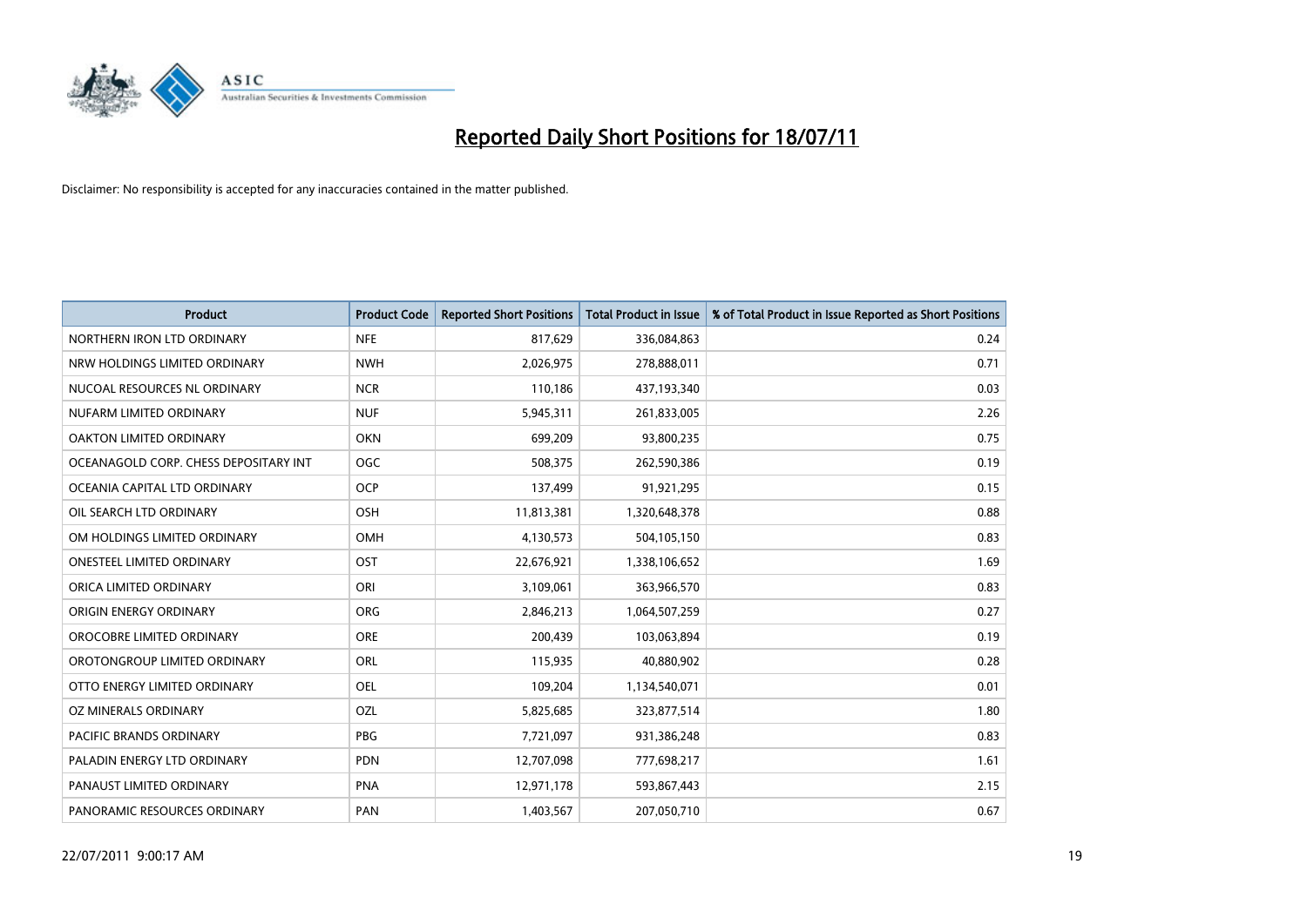

| <b>Product</b>                | <b>Product Code</b> | <b>Reported Short Positions</b> | <b>Total Product in Issue</b> | % of Total Product in Issue Reported as Short Positions |
|-------------------------------|---------------------|---------------------------------|-------------------------------|---------------------------------------------------------|
| PAPERLINX LIMITED ORDINARY    | <b>PPX</b>          | 5,340,470                       | 603,580,761                   | 0.89                                                    |
| PAPILLON RES LTD ORDINARY     | PIR                 | 217,374                         | 204,156,658                   | 0.10                                                    |
| PATTIES FOODS LTD ORDINARY    | PFL                 | $\mathbf{1}$                    | 138,989,223                   | 0.00                                                    |
| PEAK RESOURCES ORDINARY       | <b>PEK</b>          | 50,058                          | 155,979,643                   | 0.03                                                    |
| PEET LIMITED ORDINARY         | <b>PPC</b>          | 95,978                          | 318,038,544                   | 0.02                                                    |
| PENINSULA ENERGY LTD ORDINARY | <b>PEN</b>          | 2,110,976                       | 2,095,337,752                 | 0.10                                                    |
| PERILYA LIMITED ORDINARY      | <b>PEM</b>          | 409,205                         | 526,075,563                   | 0.08                                                    |
| PERPETUAL LIMITED ORDINARY    | <b>PPT</b>          | 2,773,249                       | 44,671,129                    | 6.22                                                    |
| PERSEUS MINING LTD ORDINARY   | PRU                 | 3,294,188                       | 425,617,088                   | 0.77                                                    |
| PETSEC ENERGY ORDINARY        | <b>PSA</b>          | 223,332                         | 231,283,622                   | 0.10                                                    |
| PHARMAXIS LTD ORDINARY        | <b>PXS</b>          | 2,124,433                       | 228,290,309                   | 0.92                                                    |
| PHOTON GROUP LTD ORDINARY     | PGA                 | 250,510                         | 1,540,886,866                 | 0.02                                                    |
| PLATINUM ASSET ORDINARY       | <b>PTM</b>          | 8,649,642                       | 561,347,878                   | 1.54                                                    |
| PLATINUM AUSTRALIA ORDINARY   | <b>PLA</b>          | 5,311,293                       | 392,430,039                   | 1.35                                                    |
| PLATINUM CAPITAL LTD ORDINARY | <b>PMC</b>          | $\mathbf{1}$                    | 164,959,410                   | 0.00                                                    |
| PLUTON RESOURCES ORDINARY     | <b>PLV</b>          | 244,129                         | 187,026,448                   | 0.13                                                    |
| PMP LIMITED ORDINARY          | <b>PMP</b>          | 59,464                          | 329,879,212                   | 0.01                                                    |
| PORT BOUVARD LIMITED ORDINARY | PBD                 | 6,754                           | 593,868,295                   | 0.00                                                    |
| PRANA BIOTECHNOLOGY ORDINARY  | PBT                 | 451,760                         | 275,286,783                   | 0.16                                                    |
| PREMIER INVESTMENTS ORDINARY  | <b>PMV</b>          | 631,378                         | 155,062,831                   | 0.40                                                    |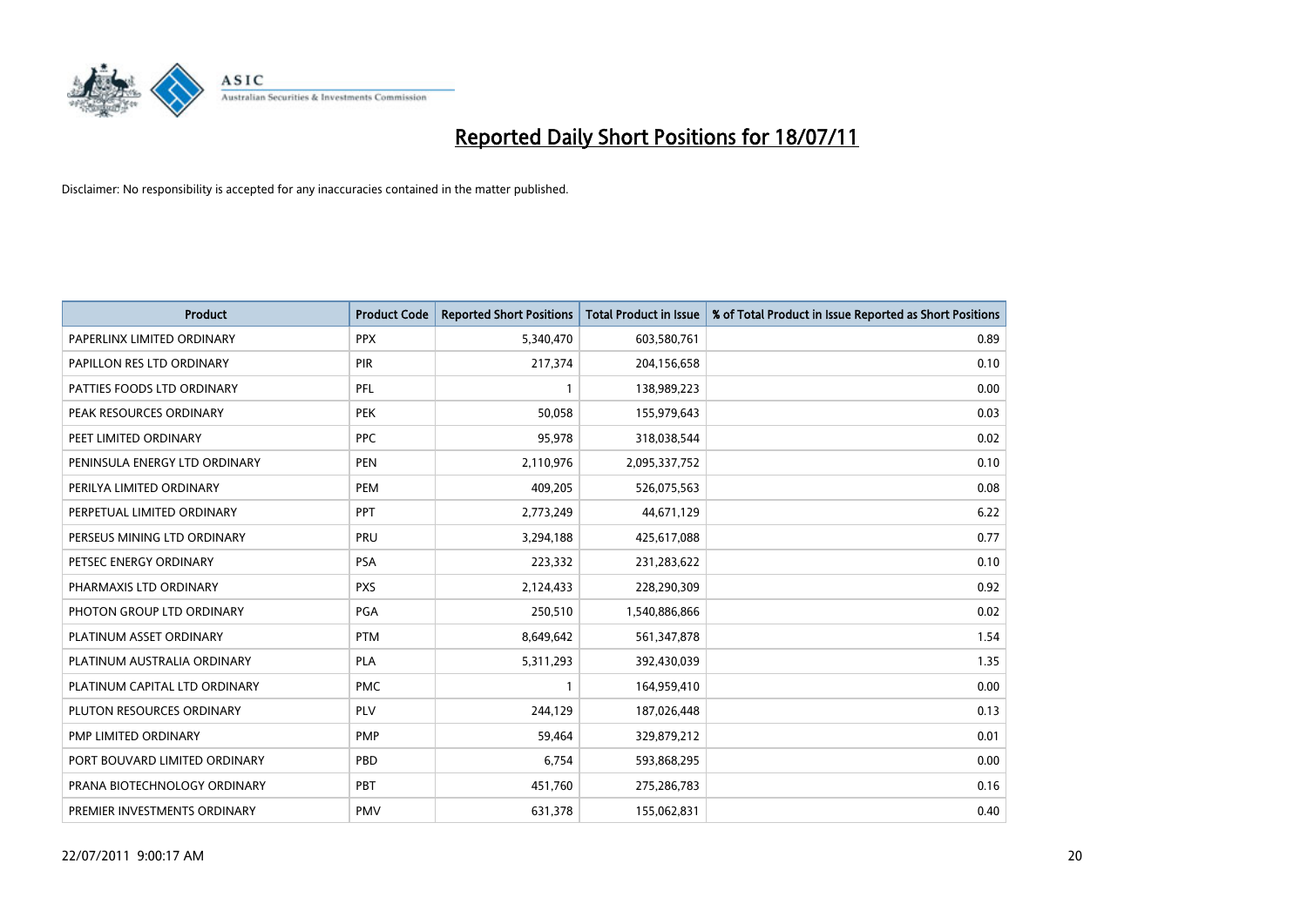

| <b>Product</b>                       | <b>Product Code</b> | <b>Reported Short Positions</b> | <b>Total Product in Issue</b> | % of Total Product in Issue Reported as Short Positions |
|--------------------------------------|---------------------|---------------------------------|-------------------------------|---------------------------------------------------------|
| PRIMA BIOMED LTD ORDINARY            | <b>PRR</b>          | 5,071,500                       | 982,383,814                   | 0.51                                                    |
| PRIMARY HEALTH CARE ORDINARY         | <b>PRY</b>          | 9,860,784                       | 497,419,803                   | 1.96                                                    |
| PRIME MEDIA GRP LTD ORDINARY         | PRT                 | $\overline{2}$                  | 366,330,303                   | 0.00                                                    |
| PROGEN PHARMACEUTIC ORDINARY         | <b>PGL</b>          | 151,596                         | 24,709,097                    | 0.61                                                    |
| PROGRAMMED ORDINARY                  | <b>PRG</b>          | 362,395                         | 118,169,908                   | 0.30                                                    |
| <b>PSIVIDA CORP CDI 1:1</b>          | <b>PVA</b>          | 6,878                           | 8,862,492                     | 0.08                                                    |
| <b>QANTAS AIRWAYS ORDINARY</b>       | QAN                 | 31,935,540                      | 2,265,123,620                 | 1.41                                                    |
| OBE INSURANCE GROUP ORDINARY         | OBE                 | 20,428,869                      | 1,092,654,587                 | 1.84                                                    |
| OR NATIONAL LIMITED ORDINARY         | <b>ORN</b>          | 23,594,330                      | 2,440,000,000                 | 0.96                                                    |
| <b>QUBE LOGISTICS ORDINARY UNITS</b> | <b>QUB</b>          | 11,598,351                      | 610,839,329                   | 1.90                                                    |
| RAMELIUS RESOURCES ORDINARY          | <b>RMS</b>          | 227,123                         | 291,767,215                   | 0.07                                                    |
| RAMSAY HEALTH CARE ORDINARY          | <b>RHC</b>          | 1,370,194                       | 202,081,252                   | 0.67                                                    |
| <b>RCR TOMLINSON ORDINARY</b>        | <b>RCR</b>          | 70,541                          | 132,010,172                   | 0.05                                                    |
| <b>REA GROUP ORDINARY</b>            | <b>REA</b>          | 74,161                          | 130,401,680                   | 0.05                                                    |
| <b>RECKON LIMITED ORDINARY</b>       | <b>RKN</b>          | 16,925                          | 133,384,060                   | 0.02                                                    |
| RED FORK ENERGY ORDINARY             | <b>RFE</b>          | 7,696                           | 269,769,853                   | 0.00                                                    |
| REDBANK ENERGY LTD ORDINARY          | AEJ                 | 13                              | 786,287                       | 0.00                                                    |
| REDFLEX HOLDINGS ORDINARY            | <b>RDF</b>          | 10                              | 110,345,599                   | 0.00                                                    |
| REED RESOURCES LTD ORDINARY          | <b>RDR</b>          | 421,579                         | 264,742,501                   | 0.16                                                    |
| REGIS RESOURCES ORDINARY             | <b>RRL</b>          | 1,985,113                       | 432,072,718                   | 0.45                                                    |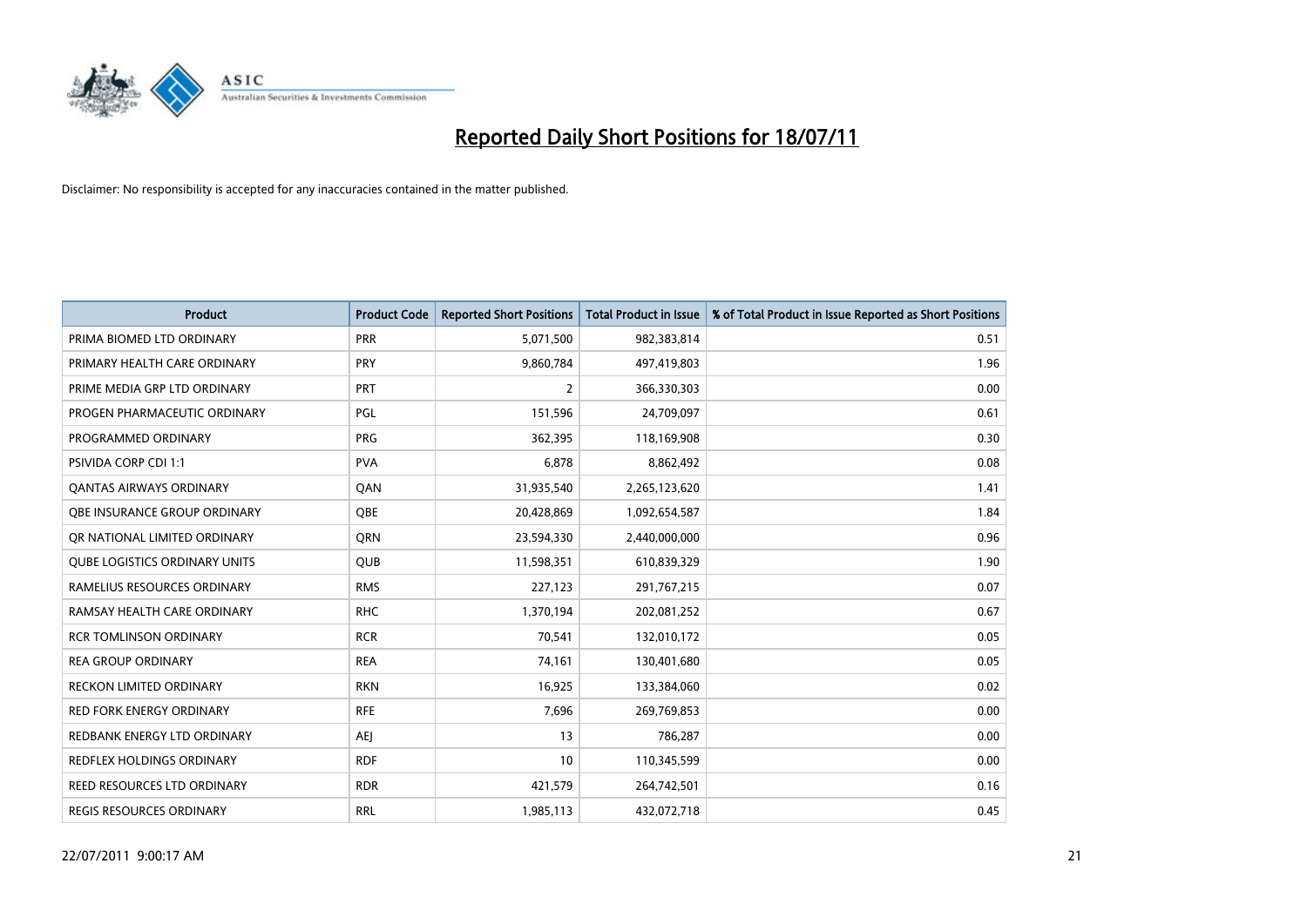

| <b>Product</b>                      | <b>Product Code</b> | <b>Reported Short Positions</b> | <b>Total Product in Issue</b> | % of Total Product in Issue Reported as Short Positions |
|-------------------------------------|---------------------|---------------------------------|-------------------------------|---------------------------------------------------------|
| RESMED INC CDI 10:1                 | <b>RMD</b>          | 11,315,565                      | 1,545,678,330                 | 0.72                                                    |
| <b>RESOLUTE MINING ORDINARY</b>     | <b>RSG</b>          | 10,368,915                      | 467,638,948                   | 2.21                                                    |
| RESOURCE EQUIP LTD ORDINARY         | <b>ROL</b>          | 416,487                         | 227,202,027                   | 0.19                                                    |
| <b>RESOURCE GENERATION ORDINARY</b> | <b>RES</b>          | 328,859                         | 262,895,652                   | 0.13                                                    |
| REVERSE CORP LIMITED ORDINARY       | <b>REF</b>          | 25,141                          | 92,382,175                    | 0.03                                                    |
| REX MINERALS LIMITED ORDINARY       | <b>RXM</b>          | 1,049,630                       | 153,635,519                   | 0.67                                                    |
| <b>RHG LIMITED ORDINARY</b>         | <b>RHG</b>          | 435,520                         | 318,092,978                   | 0.13                                                    |
| <b>RIALTO ENERGY ORDINARY</b>       | <b>RIA</b>          | 471,970                         | 360,006,264                   | 0.13                                                    |
| <b>RIDLEY CORPORATION ORDINARY</b>  | <b>RIC</b>          | 823,333                         | 307,817,071                   | 0.26                                                    |
| RIO TINTO LIMITED ORDINARY          | <b>RIO</b>          | 15,164,578                      | 435,758,720                   | 3.47                                                    |
| RIVERCITY MOTORWAY STAPLED          | <b>RCY</b>          | 132,000                         | 957,010,115                   | 0.01                                                    |
| <b>ROBUST RESOURCES ORDINARY</b>    | <b>ROL</b>          | 1,153,524                       | 84,944,097                    | 1.37                                                    |
| ROC OIL COMPANY ORDINARY            | <b>ROC</b>          | 1,398,154                       | 713,254,560                   | 0.18                                                    |
| ROYAL WOLF HOLDINGS ORDINARY        | <b>RWH</b>          | 60,000                          | 100,387,052                   | 0.06                                                    |
| SAI GLOBAL LIMITED ORDINARY         | SAI                 | 386,763                         | 199,570,046                   | 0.19                                                    |
| SALMAT LIMITED ORDINARY             | <b>SLM</b>          | 757,125                         | 159,780,299                   | 0.47                                                    |
| SAMSON OIL & GAS LTD ORDINARY       | SSN                 | 1,410,020                       | 1,731,976,929                 | 0.08                                                    |
| SANDFIRE RESOURCES ORDINARY         | <b>SFR</b>          | 1,937,089                       | 149,384,969                   | 1.27                                                    |
| SANTOS LTD ORDINARY                 | <b>STO</b>          | 12,066,280                      | 877,955,815                   | 1.36                                                    |
| SARACEN MINERAL ORDINARY            | SAR                 | 212,985                         | 492,251,415                   | 0.04                                                    |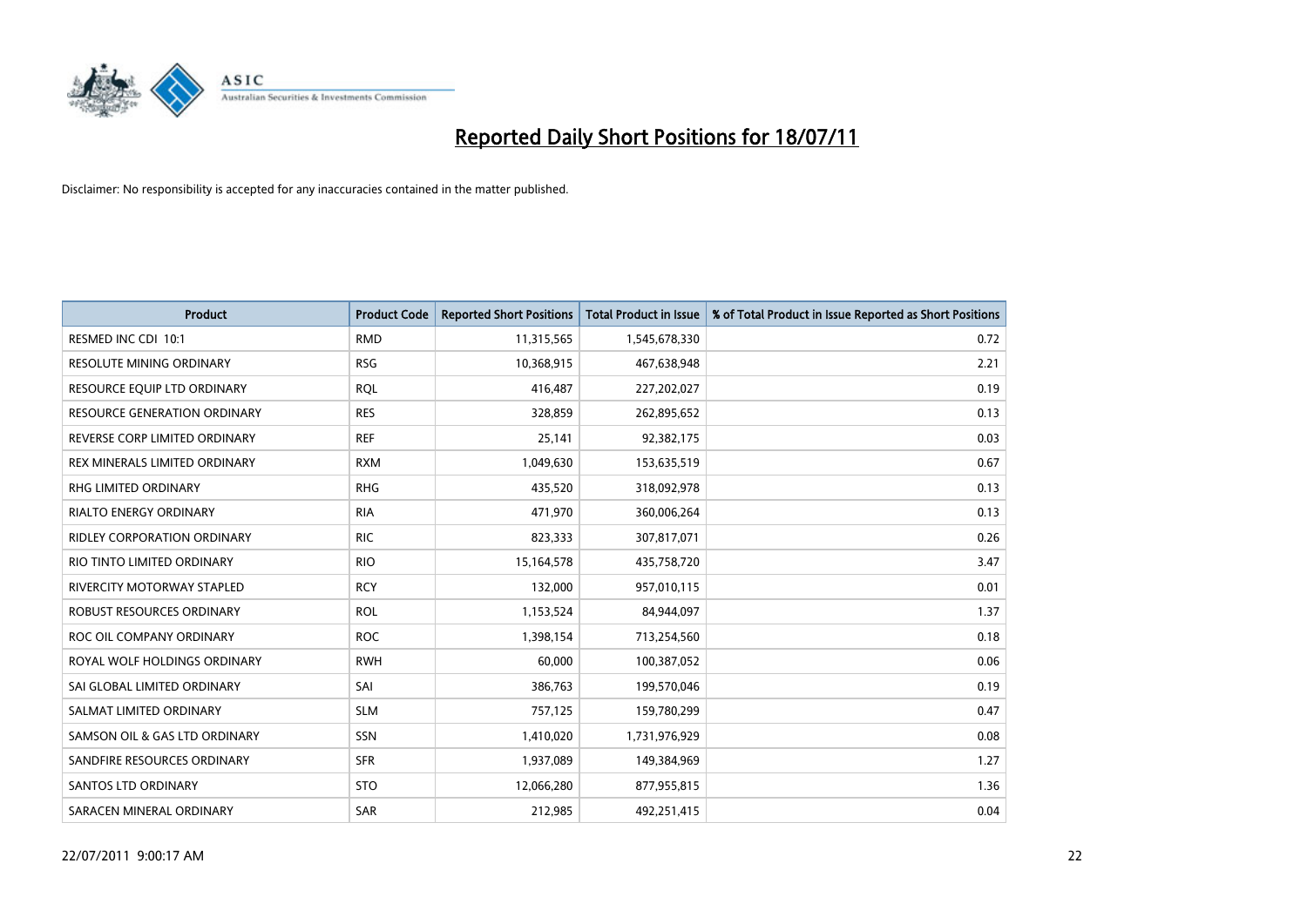

| <b>Product</b>                           | <b>Product Code</b> | <b>Reported Short Positions</b> | <b>Total Product in Issue</b> | % of Total Product in Issue Reported as Short Positions |
|------------------------------------------|---------------------|---------------------------------|-------------------------------|---------------------------------------------------------|
| SEDGMAN LIMITED ORDINARY                 | <b>SDM</b>          | 384,924                         | 209,752,689                   | 0.18                                                    |
| SEEK LIMITED ORDINARY                    | <b>SEK</b>          | 12,843,946                      | 337,065,707                   | 3.81                                                    |
| SELECT HARVESTS ORDINARY                 | <b>SHV</b>          | 244,758                         | 56,226,960                    | 0.44                                                    |
| SENETAS CORPORATION ORDINARY             | <b>SEN</b>          | 756,999                         | 463,105,195                   | 0.16                                                    |
| SERVCORP LIMITED ORDINARY                | SRV                 | 136,661                         | 98,440,807                    | 0.14                                                    |
| SERVICE STREAM ORDINARY                  | <b>SSM</b>          | 421,699                         | 283,418,867                   | 0.15                                                    |
| SEVEN GROUP HOLDINGS ORDINARY            | <b>SVW</b>          | 961,562                         | 306,410,281                   | 0.30                                                    |
| SEVEN WEST MEDIA LTD ORDINARY            | <b>SWM</b>          | 5,372,804                       | 610,327,899                   | 0.88                                                    |
| SIGMA PHARMACEUTICAL ORDINARY            | <b>SIP</b>          | 15,875,808                      | 1,178,626,572                 | 1.32                                                    |
| SILEX SYSTEMS ORDINARY                   | <b>SLX</b>          | 324,435                         | 170,133,997                   | 0.18                                                    |
| SILVER LAKE RESOURCE ORDINARY            | <b>SLR</b>          | 139,541                         | 178,882,838                   | 0.07                                                    |
| SIMS METAL MGMT LTD ORDINARY             | <b>SGM</b>          | 3,796,091                       | 205,408,830                   | 1.85                                                    |
| SINGAPORE TELECOMM. CHESS DEPOSITARY INT | SGT                 | 4,587,819                       | 198,739,178                   | 2.29                                                    |
| SIRIUS RESOURCES NL ORDINARY             | <b>SIR</b>          | 82,500                          | 137,134,586                   | 0.06                                                    |
| SKILLED GROUP LTD ORDINARY               | <b>SKE</b>          | 38,696                          | 233,089,776                   | 0.01                                                    |
| SKY CITY ENTERTAIN, ORDINARY             | <b>SKC</b>          | 21,857                          | 576,958,340                   | 0.00                                                    |
| SKY NETWORK ORDINARY                     | <b>SKT</b>          | 9,000                           | 389,139,785                   | 0.00                                                    |
| SMS MANAGEMENT, ORDINARY                 | <b>SMX</b>          | 260,326                         | 68,246,225                    | 0.36                                                    |
| SONIC HEALTHCARE ORDINARY                | <b>SHL</b>          | 5,370,294                       | 388,429,875                   | 1.41                                                    |
| SOUL PATTINSON (W.H) ORDINARY            | SOL                 | 27,007                          | 238,640,580                   | 0.01                                                    |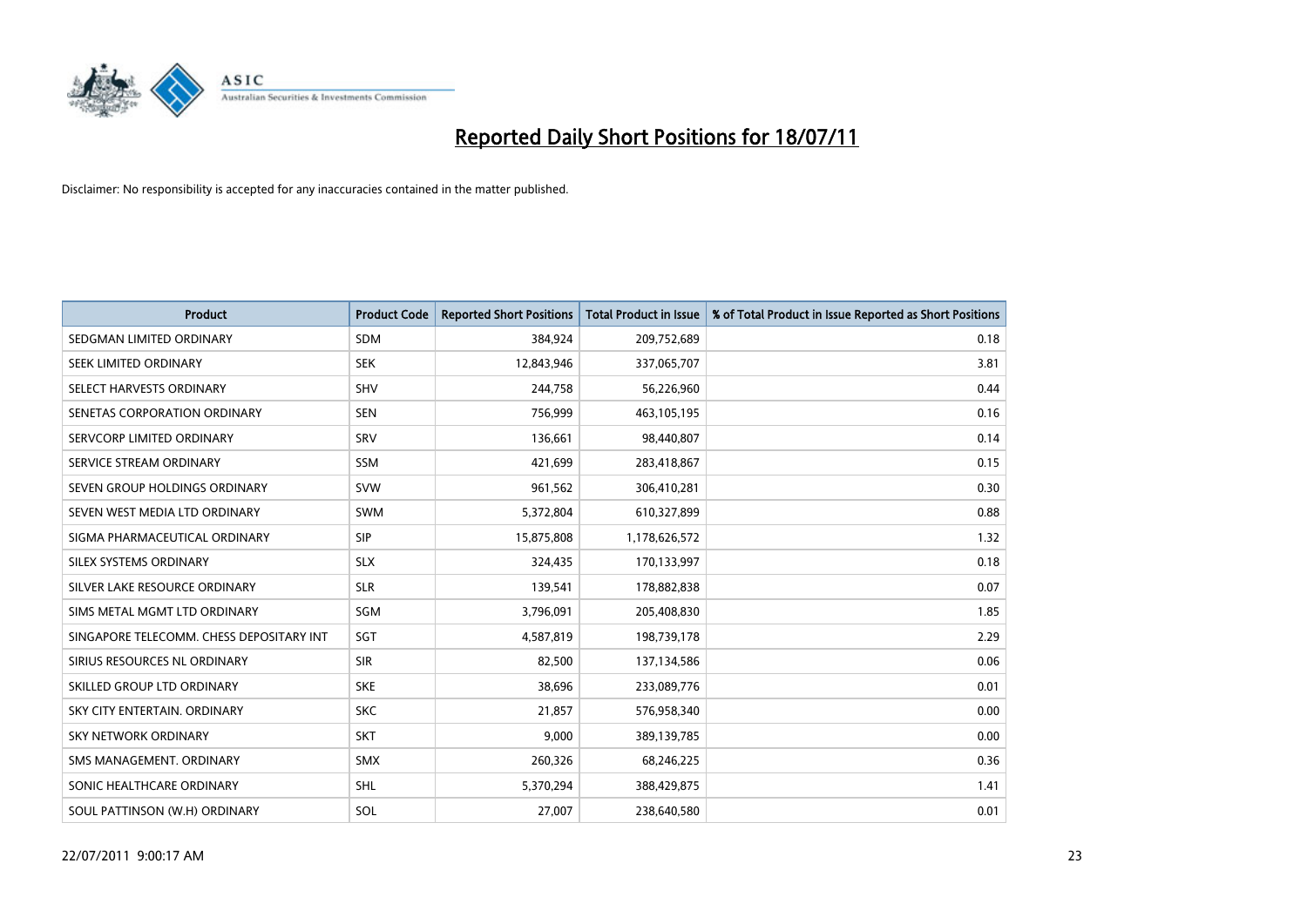

| <b>Product</b>                           | <b>Product Code</b> | <b>Reported Short Positions</b> | <b>Total Product in Issue</b> | % of Total Product in Issue Reported as Short Positions |
|------------------------------------------|---------------------|---------------------------------|-------------------------------|---------------------------------------------------------|
| SOUTH BOULDER MINES ORDINARY             | <b>STB</b>          | 10,116                          | 87,115,688                    | 0.02                                                    |
| SP AUSNET STAPLED SECURITIES             | <b>SPN</b>          | 6,872,860                       | 2,850,932,204                 | 0.23                                                    |
| SPARK INFRASTRUCTURE STAPLED NOTE & UNIT | SKI                 | 15,116,166                      | 1,326,734,264                 | 1.12                                                    |
| SPDR 200 FUND ETF UNITS                  | <b>STW</b>          | 8                               | 52,178,556                    | 0.00                                                    |
| SPECIALTY FASHION ORDINARY               | SFH                 | 847,616                         | 191,786,121                   | 0.44                                                    |
| SPOTLESS GROUP LTD ORDINARY              | <b>SPT</b>          | 1,899,832                       | 262,766,725                   | 0.72                                                    |
| ST BARBARA LIMITED ORDINARY              | <b>SBM</b>          | 5,698,700                       | 325,615,389                   | 1.74                                                    |
| STAGING CONNECTIONS ORDINARY             | <b>STG</b>          | 2,917,189                       | 78,317,726                    | 3.72                                                    |
| STANMORE COAL LTD ORDINARY               | <b>SMR</b>          | 77,840                          | 88,270,738                    | 0.09                                                    |
| STARPHARMA HOLDINGS ORDINARY             | SPL                 | 444,079                         | 247,796,578                   | 0.18                                                    |
| STH AMERICAN COR LTD ORDINARY            | SAY                 | 9,200                           | 245,846,493                   | 0.00                                                    |
| STH CRS ELECT ENGNR ORDINARY             | <b>SXE</b>          | 2,910                           | 160,736,826                   | 0.00                                                    |
| STHN CROSS MEDIA ORDINARY                | SXL                 | 4,232,489                       | 705,712,186                   | 0.59                                                    |
| STOCKLAND UNITS/ORD STAPLED              | SGP                 | 8,307,639                       | 2,383,036,717                 | 0.33                                                    |
| STRAITS RES LTD. ORDINARY                | SRQ                 | 7,799,847                       | 324,796,141                   | 2.39                                                    |
| <b>STW COMMUNICATIONS ORDINARY</b>       | SGN                 | 299,274                         | 364,310,964                   | 0.07                                                    |
| <b>SUNCORP GROUP LTD ORDINARY</b>        | <b>SUN</b>          | 8,506,817                       | 1,286,600,980                 | 0.63                                                    |
| SUNDANCE ENERGY ORDINARY                 | <b>SEA</b>          | 186,878                         | 276,709,585                   | 0.06                                                    |
| SUNDANCE RESOURCES ORDINARY              | SDL                 | 15,907,413                      | 2,871,597,169                 | 0.53                                                    |
| SUNLAND GROUP LTD ORDINARY               | <b>SDG</b>          | 44,606                          | 224,881,794                   | 0.02                                                    |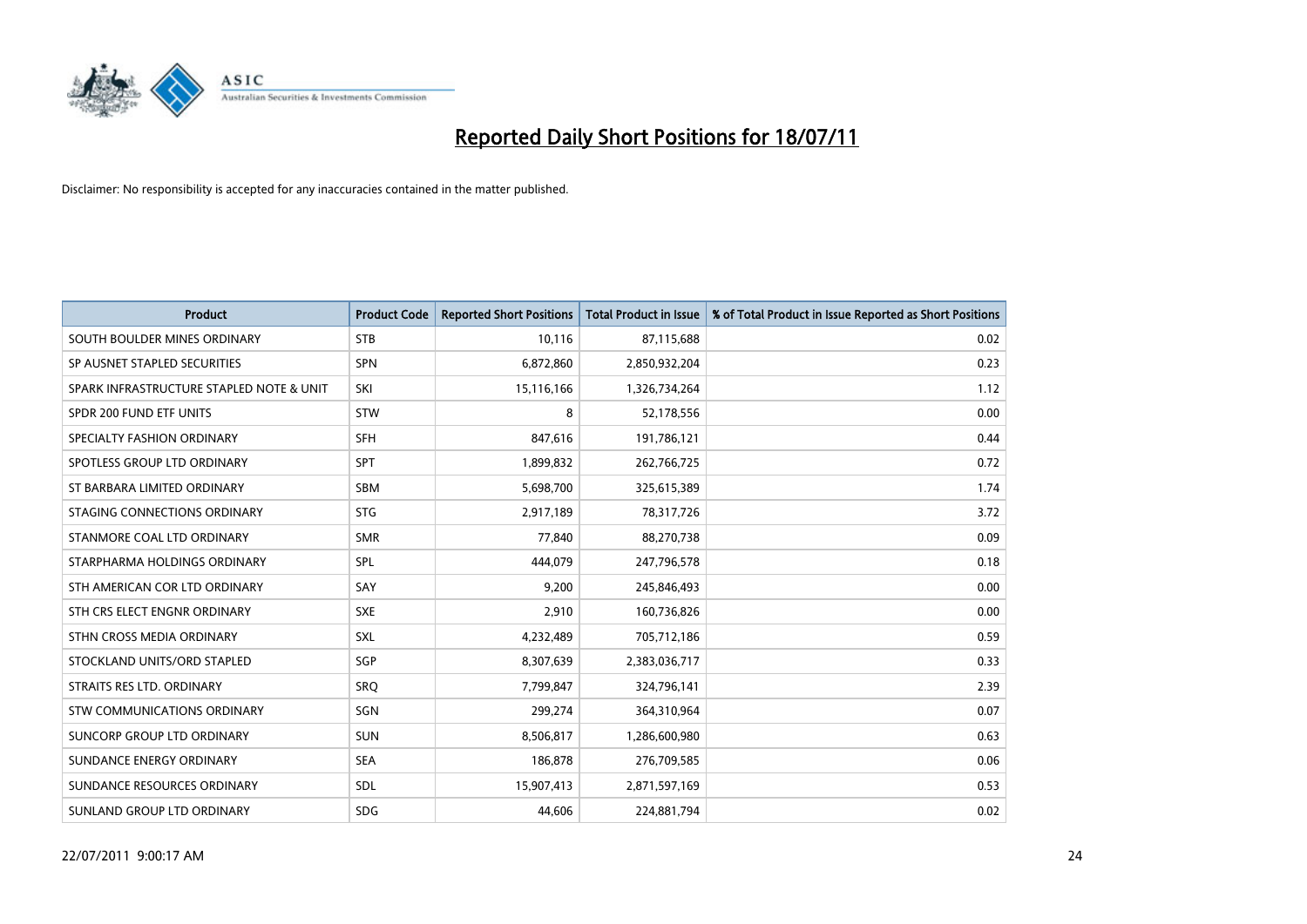

| Product                              | <b>Product Code</b> | <b>Reported Short Positions</b> | <b>Total Product in Issue</b> | % of Total Product in Issue Reported as Short Positions |
|--------------------------------------|---------------------|---------------------------------|-------------------------------|---------------------------------------------------------|
| SUPER RET REP LTD ORDINARY           | SUL                 | 115,983                         | 130,018,739                   | 0.08                                                    |
| SWICK MINING ORDINARY                | <b>SWK</b>          | 191,698                         | 236,724,970                   | 0.08                                                    |
| SYMEX HOLDINGS ORDINARY              | <b>SYM</b>          | 6,633                           | 189,166,670                   | 0.00                                                    |
| TABCORP HOLDINGS LTD ORDINARY        | <b>TAH</b>          | 5,567,970                       | 688,019,737                   | 0.81                                                    |
| <b>TALENT2 INTERNATION ORDINARY</b>  | <b>TWO</b>          | 139,685                         | 144,672,415                   | 0.09                                                    |
| TANAMI GOLD NL ORDINARY              | <b>TAM</b>          | 24,848                          | 260,997,677                   | 0.01                                                    |
| TAP OIL LIMITED ORDINARY             | <b>TAP</b>          | 499,316                         | 240,967,311                   | 0.21                                                    |
| TASSAL GROUP LIMITED ORDINARY        | <b>TGR</b>          | 63,571                          | 146,304,404                   | 0.03                                                    |
| TATTS GROUP LTD ORDINARY             | <b>TTS</b>          | 14,928,951                      | 1,318,683,208                 | 1.11                                                    |
| TECHNOLOGY ONE ORDINARY              | <b>TNE</b>          | 56,018                          | 303,269,455                   | 0.02                                                    |
| TELECOM CORPORATION ORDINARY         | <b>TEL</b>          | 29,990,640                      | 1,924,678,136                 | 1.55                                                    |
| TELSTRA CORPORATION, ORDINARY        | <b>TLS</b>          | 75,715,601                      | 12,443,074,357                | 0.61                                                    |
| TEN NETWORK HOLDINGS ORDINARY        | <b>TEN</b>          | 38,572,768                      | 1,045,236,720                 | 3.71                                                    |
| TERANGA GOLD CORP CDI 1:1            | <b>TGZ</b>          | 202,268                         | 152,679,621                   | 0.12                                                    |
| TFS CORPORATION LTD ORDINARY         | <b>TFC</b>          | 59,417                          | 276,453,042                   | 0.02                                                    |
| THE REJECT SHOP ORDINARY             | <b>TRS</b>          | 659,324                         | 26,033,570                    | 2.53                                                    |
| THOR MINING PLC CHESS DEPOSITARY 1:1 | <b>THR</b>          | 2,307                           | 222,489,120                   | 0.00                                                    |
| THORN GROUP LIMITED ORDINARY         | <b>TGA</b>          | 22,136                          | 146,091,970                   | 0.01                                                    |
| TIGER RESOURCES ORDINARY             | <b>TGS</b>          | 174,642                         | 669,560,549                   | 0.03                                                    |
| TIMBERCORP LIMITED ORDINARY          | <b>TIM</b>          | 90,074                          | 352,071,429                   | 0.02                                                    |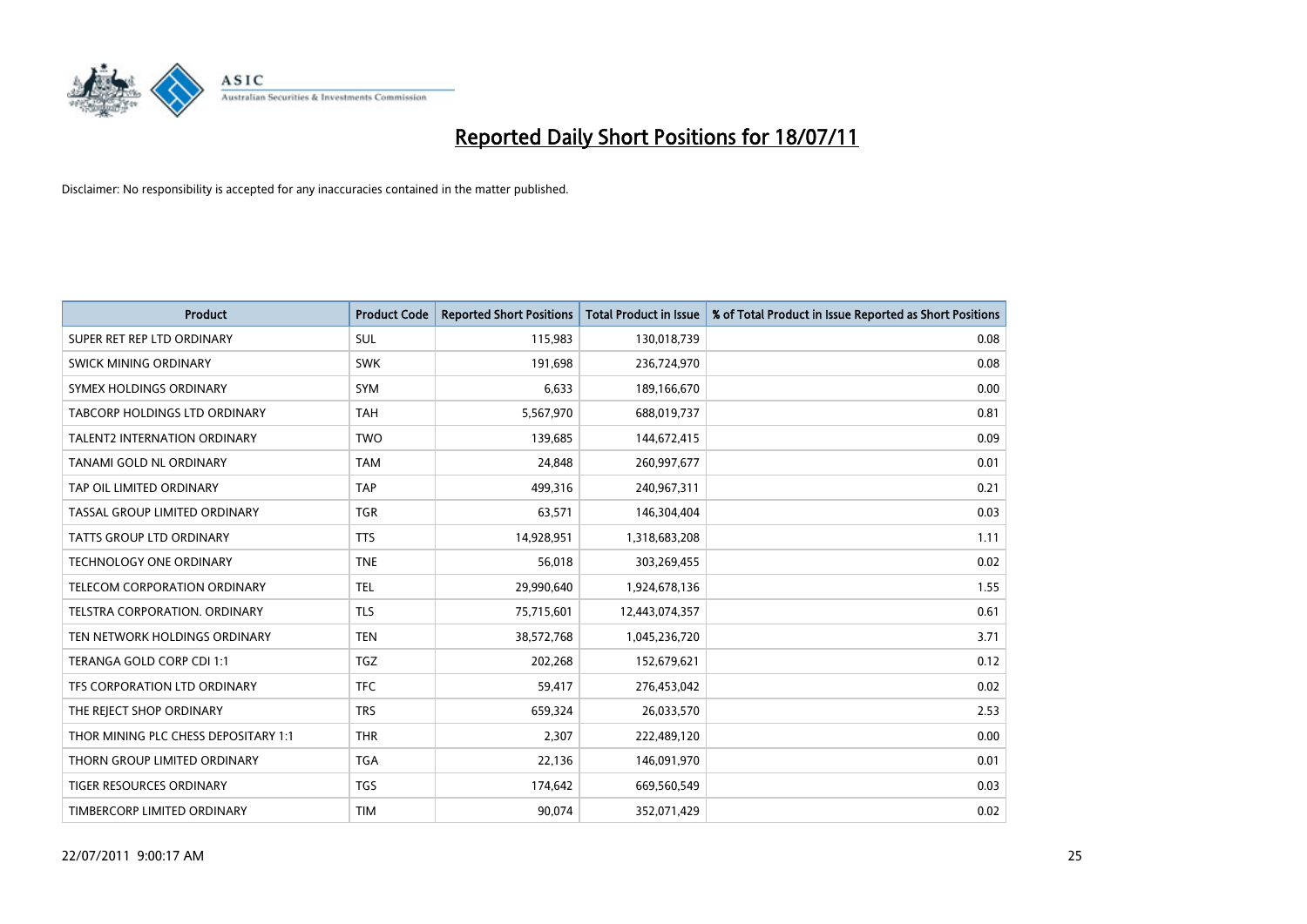

| <b>Product</b>                            | <b>Product Code</b> | <b>Reported Short Positions</b> | <b>Total Product in Issue</b> | % of Total Product in Issue Reported as Short Positions |
|-------------------------------------------|---------------------|---------------------------------|-------------------------------|---------------------------------------------------------|
| <b>TISHMAN SPEYER UNITS</b>               | <b>TSO</b>          | 77,690                          | 338,440,904                   | 0.02                                                    |
| TNG LIMITED ORDINARY                      | <b>TNG</b>          | 4,321                           | 284,803,062                   | 0.00                                                    |
| TOLL HOLDINGS LTD ORDINARY                | <b>TOL</b>          | 25,687,187                      | 710,128,531                   | 3.57                                                    |
| TORO ENERGY LIMITED ORDINARY              | <b>TOE</b>          | 35,404                          | 964,936,676                   | 0.00                                                    |
| <b>TOWER LIMITED ORDINARY</b>             | <b>TWR</b>          | 689,519                         | 265,176,580                   | 0.26                                                    |
| <b>TOX FREE SOLUTIONS ORDINARY</b>        | <b>TOX</b>          | 16,527                          | 96,503,382                    | 0.01                                                    |
| TPG TELECOM LIMITED ORDINARY              | <b>TPM</b>          | 4,390,026                       | 783,481,644                   | 0.56                                                    |
| TRANSFIELD SERVICES ORDINARY              | <b>TSE</b>          | 7,419,391                       | 549,715,957                   | 1.35                                                    |
| TRANSPACIFIC INDUST, ORDINARY             | <b>TPI</b>          | 12,918,175                      | 960,638,735                   | 1.33                                                    |
| TRANSURBAN GROUP TRIPLE STAPLED SEC.      | <b>TCL</b>          | 5,130,261                       | 1,443,543,731                 | 0.35                                                    |
| TREASURY WINE ESTATE ORDINARY             | <b>TWE</b>          | 18,307,653                      | 647,227,144                   | 2.82                                                    |
| <b>TRINITY GROUP STAPLED SECURITIES</b>   | <b>TCQ</b>          | 3,419                           | 203,405,927                   | 0.00                                                    |
| TROY RESOURCES NL ORDINARY                | <b>TRY</b>          | 170,230                         | 87,990,323                    | 0.18                                                    |
| UGL LIMITED ORDINARY                      | UGL                 | 5,307,868                       | 166,047,171                   | 3.18                                                    |
| UNILIFE CORPORATION CDI 6:1               | <b>UNS</b>          | 812,975                         | 271,430,663                   | 0.30                                                    |
| VALAD PROPERTY GROUP STAPLED US PROHIBIT. | <b>VPG</b>          | 3,739,794                       | 115,108,116                   | 3.25                                                    |
| VDM GROUP LIMITED ORDINARY                | <b>VMG</b>          | 11,116                          | 193,127,749                   | 0.01                                                    |
| <b>VENTURE MINERALS ORDINARY</b>          | <b>VMS</b>          | 348,667                         | 221,093,592                   | 0.15                                                    |
| <b>VILLAGE ROADSHOW LTD ORDINARY</b>      | <b>VRL</b>          | 123,819                         | 151,458,556                   | 0.08                                                    |
| VIRGIN BLUE HOLDINGS ORDINARY             | <b>VBA</b>          | 23,453,793                      | 2,210,197,600                 | 1.02                                                    |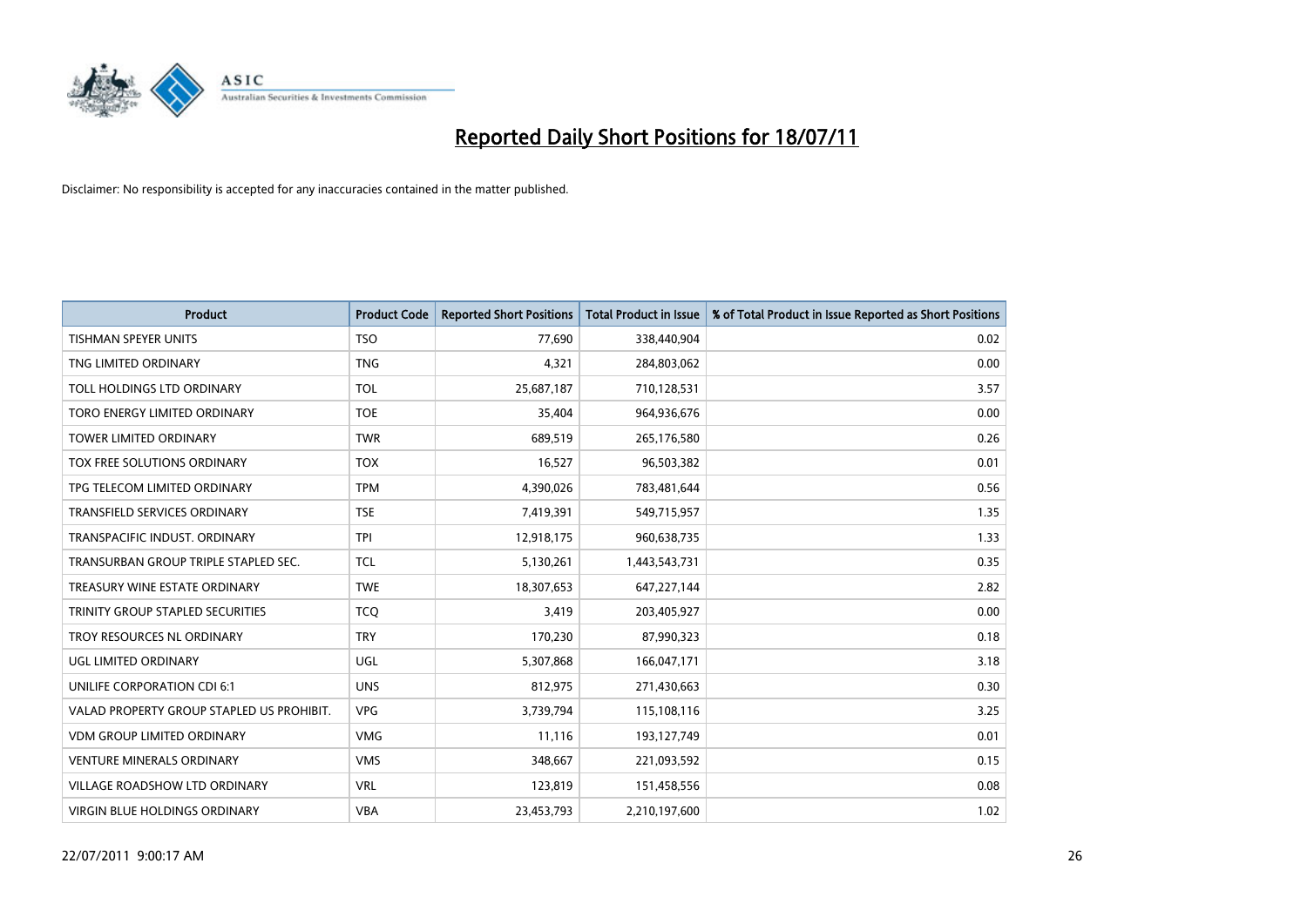

| <b>Product</b>                         | <b>Product Code</b> | <b>Reported Short Positions</b> | <b>Total Product in Issue</b> | % of Total Product in Issue Reported as Short Positions |
|----------------------------------------|---------------------|---------------------------------|-------------------------------|---------------------------------------------------------|
| <b>VISION GROUP HLDGS ORDINARY</b>     | <b>VGH</b>          | 78,000                          | 74,197,532                    | 0.11                                                    |
| <b>VITA GROUP LTD ORDINARY</b>         | <b>VTG</b>          | 75,190                          | 142,499,800                   | 0.05                                                    |
| VITERRA INC CDI 1:1                    | <b>VTA</b>          | 3,828                           | 68,629,939                    | 0.01                                                    |
| WAH NAM INT HLDG LTD ORDINARY          | <b>WNI</b>          | 2,604,660                       | 5,355,416,325                 | 0.05                                                    |
| <b>WATPAC LIMITED ORDINARY</b>         | <b>WTP</b>          | 79,664                          | 183,341,382                   | 0.04                                                    |
| <b>WDS LIMITED ORDINARY</b>            | <b>WDS</b>          | 701                             | 144,055,662                   | 0.00                                                    |
| WEBJET LIMITED ORDINARY                | <b>WEB</b>          | 383,185                         | 75,967,968                    | 0.51                                                    |
| <b>WESFARMERS LIMITED ORDINARY</b>     | <b>WES</b>          | 18,477,642                      | 1,005,675,940                 | 1.82                                                    |
| WESFARMERS LIMITED PARTIALLY PROTECTED | <b>WESN</b>         | 179,488                         | 151,396,222                   | 0.11                                                    |
| <b>WESTERN AREAS NL ORDINARY</b>       | <b>WSA</b>          | 6,094,489                       | 179,735,899                   | 3.37                                                    |
| WESTERN DESERT RES. ORDINARY           | <b>WDR</b>          | 948                             | 206,935,914                   | 0.00                                                    |
| WESTFIELD GROUP ORD/UNIT STAPLED SEC   | <b>WDC</b>          | 12,342,906                      | 2,308,988,539                 | 0.54                                                    |
| WESTFIELD RETAIL TST UNIT STAPLED      | <b>WRT</b>          | 37,335,922                      | 3,054,166,195                 | 1.22                                                    |
| <b>WESTPAC BANKING CORP ORDINARY</b>   | <b>WBC</b>          | 34,539,881                      | 3,030,066,341                 | 1.10                                                    |
| WHITE ENERGY COMPANY ORDINARY          | <b>WEC</b>          | 10,640,551                      | 316,104,241                   | 3.34                                                    |
| <b>WHITEHAVEN COAL ORDINARY</b>        | <b>WHC</b>          | 5,587,682                       | 493,800,069                   | 1.13                                                    |
| WHK GROUP LIMITED ORDINARY             | <b>WHG</b>          | 94,875                          | 265,142,652                   | 0.03                                                    |
| WHL ENERGY LIMITED ORDINARY            | <b>WHN</b>          | 7,812,500                       | 1,212,100,886                 | 0.64                                                    |
| <b>WILDHORSE ENERGY ORDINARY</b>       | <b>WHE</b>          | 26,413                          | 250,928,627                   | 0.01                                                    |
| WINDIMURRA VANADIUM ORDINARY           | <b>WVL</b>          | 163,685                         | 154,278,674                   | 0.11                                                    |